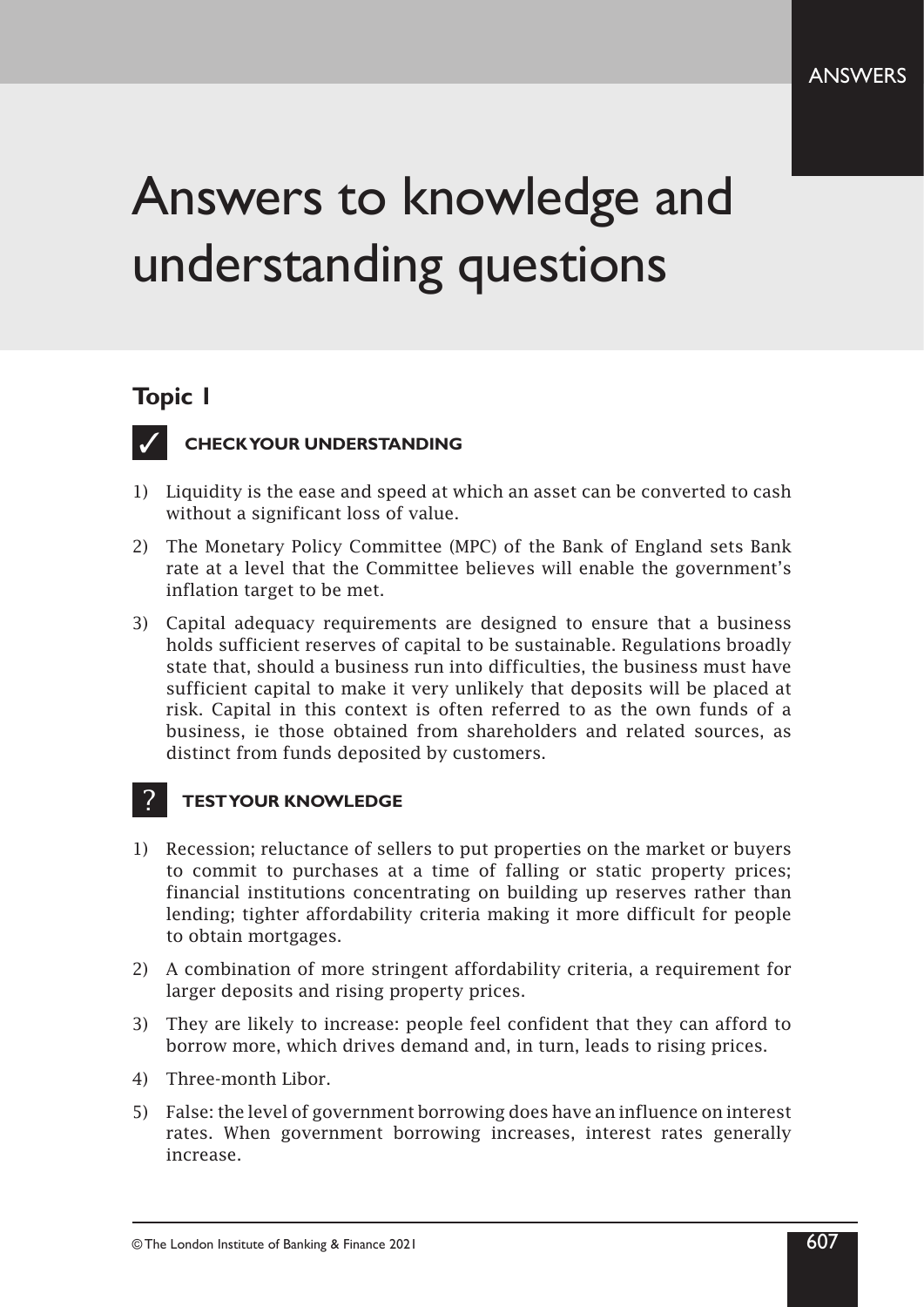- 6) False: inflation usually increases when interest rates are reduced.
- 7) c) Building societies must devote a minimum of 75 per cent of their total lending activities to residential mortgages.
- 8) Securitised lending involves bundling together a number of mortgage loans and selling them to another business. The seller receives a capital sum that they can use to offer further mortgage loans. The buyer receives the regular income stream from borrowers' repayments on the bundled mortgages.
- 9) True: sub-prime lending is lending to those with poor credit histories.
- 10) False. A sub-prime customer is not necessarily a customer who cannot afford a mortgage loan or a bad risk for the lender. Additional assessment is needed to confirm affordability and the interest rate can be set at a level that reflects any additional risk to the lender.



### **CHECK YOUR UNDERSTANDING**

- 1) c) Elena and Rita are both jointly and severally liable for the whole amount of the loan, not just their 'share' of it.
- 2) A limited company is a separate legal entity (or body) from its directors and shareholders, and is able to borrow in its own right. Shareholders receive income in the form of dividends, so in terms of taxation they are entitled to the dividend allowance as well as the personal allowance. Neither directors nor shareholders are directly responsible for the company's debts. If the company were to be wound up and could not settle its debts, a shareholder could lose any money they had invested in shares but they could not be pursued for more.

- 1) b) Helena and Cath initially, but ultimately Cath for the whole amount because they have joint and several liability for the loan.
- 2) To purchase a family home, to arrange additional finance on a second-charge basis or to provide bridging finance.
- 3) That the trustees have authority to borrow for the proposed transaction under the terms of the trust deed.
- 4) False. A partnership is not a separate legal entity. Assets and liabilities are jointly owned by the partners.
- 5) Yes. Even though the further advance is for business purposes it would be secured on the family home, so it would be regulated, as long as at least 40 per cent of the land is used as the main residence.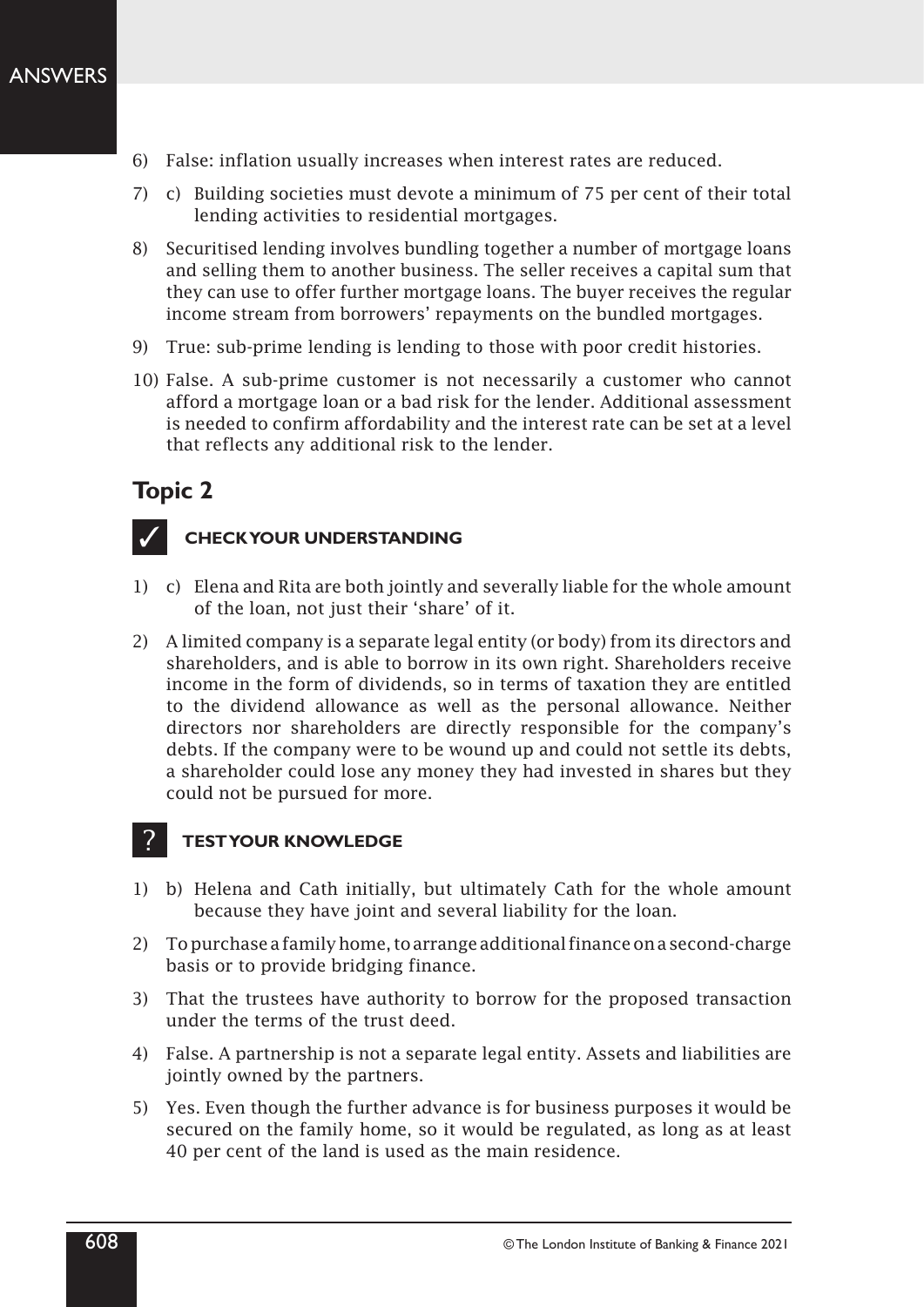- 6) No the properties are regulated under the Mortgage Credit Directive Order 2015.
- 7) False an undischarged bankrupt can own property, although the trustee in bankruptcy may take it to pay their debts. An undischarged bankrupt cannot acquire an interest in property, which means they cannot buy property while undischarged.
- 8) a) 5 May next year his bankruptcy lasts for 12 months from the date he was declared bankrupt.
- 9) True.
- 10) Only if the EPA is registered with the Office of the Public Guardian; an EPA must be registered when the donor loses mental capacity.



### **CHECK YOUR UNDERSTANDING**

- 1) The holder of a second charge is likely to apply a higher rate of interest than the holder of a first charge. Although the loan is secured against the asset, in the event of default they will only be repaid if there is any money left over once the holder of the first charge has been repaid in full. Therefore they are running a greater risk and will expect a higher return.
- 2) As the MCD is an EU Directive, it is binding in terms of the outcome that must be achieved and the date for implementation but member states have discretion to determine for themselves the most appropriate way to achieve the outcome. A regulation, on the other hand, is applied in all member states, exactly as it is laid down – there is no scope for flexibility.
- 3) Refer back to section 2.2.2.
- 4) A corporate mortgage is a loan to a limited company, whether secured on residential or commercial premises.
- 5) In both cases the owners would be regarded as 'accidental landlords', and any new mortgage they arranged on the property would be regulated as a CBTL mortgage.

- 1) Yes. Second‑charge mortgages that would have been subject to MCOB had they been taken out after 21 March 2016 fall within the MCOB regime.
- 2) No. The mortgage would not be regulated, because less than 40 per cent of the land is to be used as a dwelling.
- 3) Second-charge lending.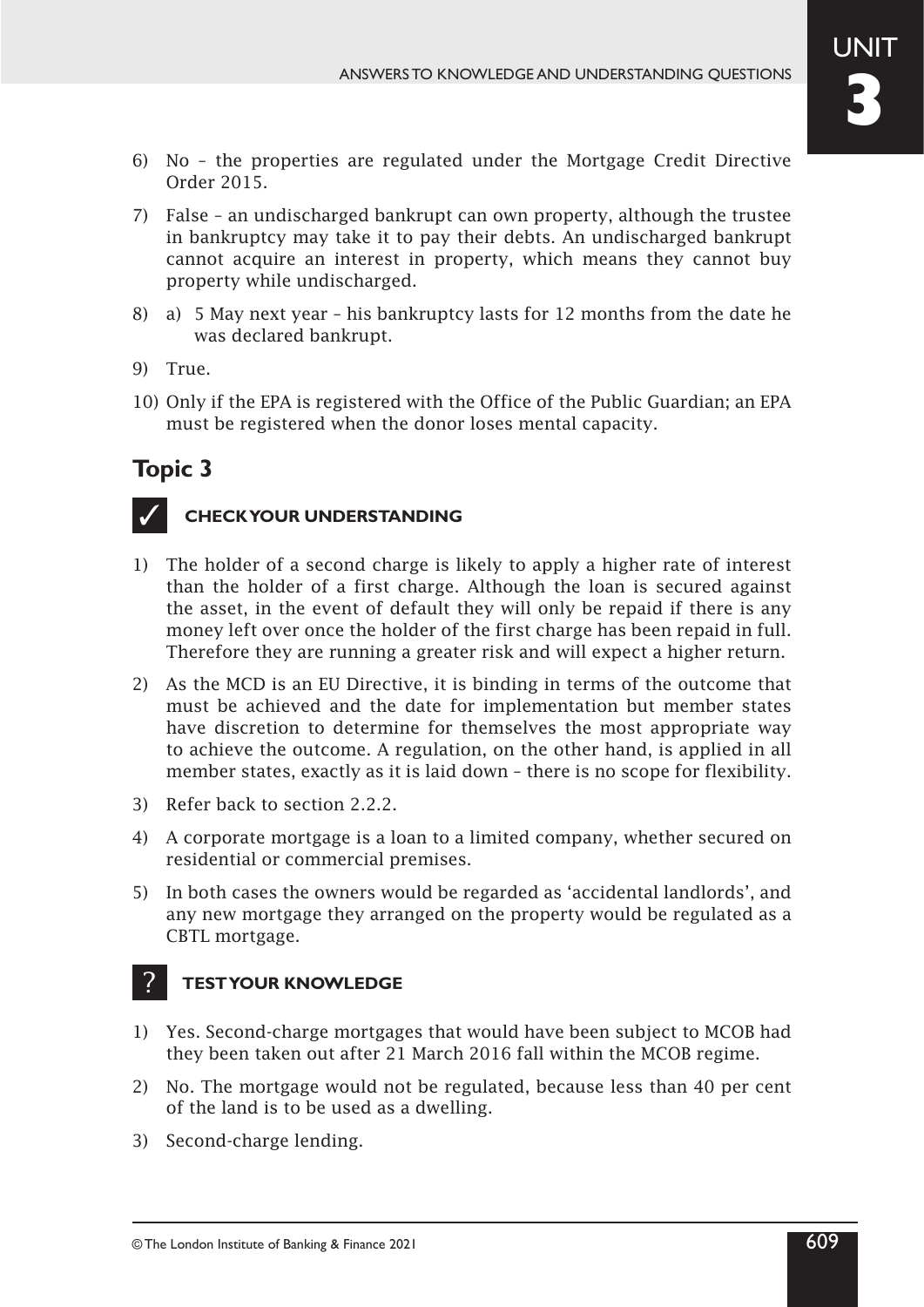- 4) False, for two reasons: a) the CBTL regime applies only to mortgages arranged on or after 21 March 2016; b) a mortgage is only a CBTL mortgage if the borrower is an 'accidental landlord', ie is not involved in a property-letting business.
- 5) c) A lifetime mortgage.
- 6) £150,000 would form part of Andy's estate. He entered 50 per cent of the property into the plan, which means the provider would be entitled to 50 per cent of the proceeds of the sale, regardless of how much Andy received when the plan started.
- 7) b) Training and competence.
- 8) False. Regulated mortgages are regulated under MCOB, not the consumer credit legislation.
- 9) True. George wants to use a personal loan, rather than a further advance on his mortgage, to fund his home improvements, so the loan is subject to consumer credit legislation rather than MCOB. There is no upper limit on the amount of the loan covered by the legislation as the loan is not for business purposes.
- 10) b) The Consumer Protection (Amendment) Regulations 2014.



- 1) Refer back to UK Financial Regulation if necessary.
- **TEST YOUR KNOWLEDGE** ?
- 1) True: the borrower is known as the mortgagor, the lender is the mortgagee.
- 2) a) Estate in fee simple absolute in possession.
- 3) False: a legal charge is known in Scotland as a standard security.
- 4) False. A further loan from the original lender is known as a 'further advance'.
- 5) c) The order of priority for repayment reflects the date order in which the charges were registered, with the earliest‑dated charge repaid first.
- 6) b) Pleasant Building Society as holder of the first charge registered would receive £140,000 but Consolidated Loans would only receive £20,000, this being the amount left over from the proceeds of the sale once Pleasant Building Society has been repaid in full.
- 7) False: the survivor becomes the sole legal owner, but must hold their deceased co‑owner's part in trust for the deceased's beneficiaries.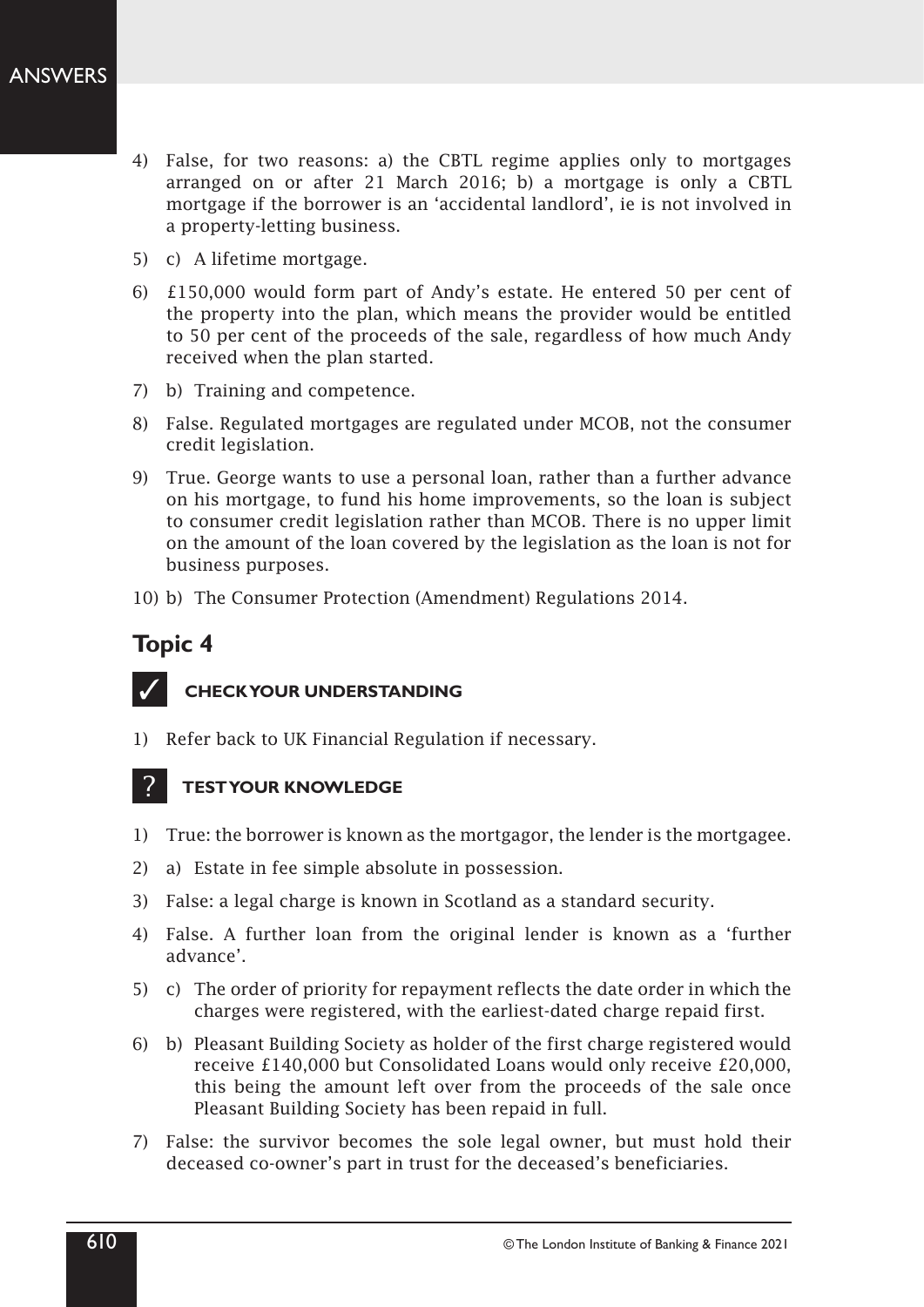- 8) c) Tenancy in common would allow each of them to leave the value of their share to their children.
- 9) A flat with only 20 years remaining on the lease might have to be sold far below the going market rate for similar properties; it would be preferable to negotiate an extension to the lease before trying to sell the flat.
- 10) False. A building need only contain a minimum of two flats in order for the leaseholders to have the right to buy the freehold.



### **CHECK YOUR UNDERSTANDING**

1) Land Registration Act, Land Charges Act, Law of Property Act.

- 1) c) Charges register.
- 2) b) Possessory Karen is the registered owner, but because she did not have the title deeds or other proof of title, there is a possibility that someone else has a claim on the property. Therefore she cannot be granted absolute title.
- 3) a) Ten years.
- 4) False: rights over unregistered land are registered with the Land Charges Registry.
- 5) The legal transfer becomes void. Title reverts to the previous owner, who holds it on trust for the new owner.
- 6) True.
- 7) d) Restrictive covenant.
- 8) True: vendors are deemed to covenant their right to sell whether or not they sell with full title guarantee.
- 9) False: the owner will have a liability for repairs to the chancel, which is a specific part of the church. The liability may be shared with other property owners.
- 10) c) To insure the property and charge the premiums to the mortgage account.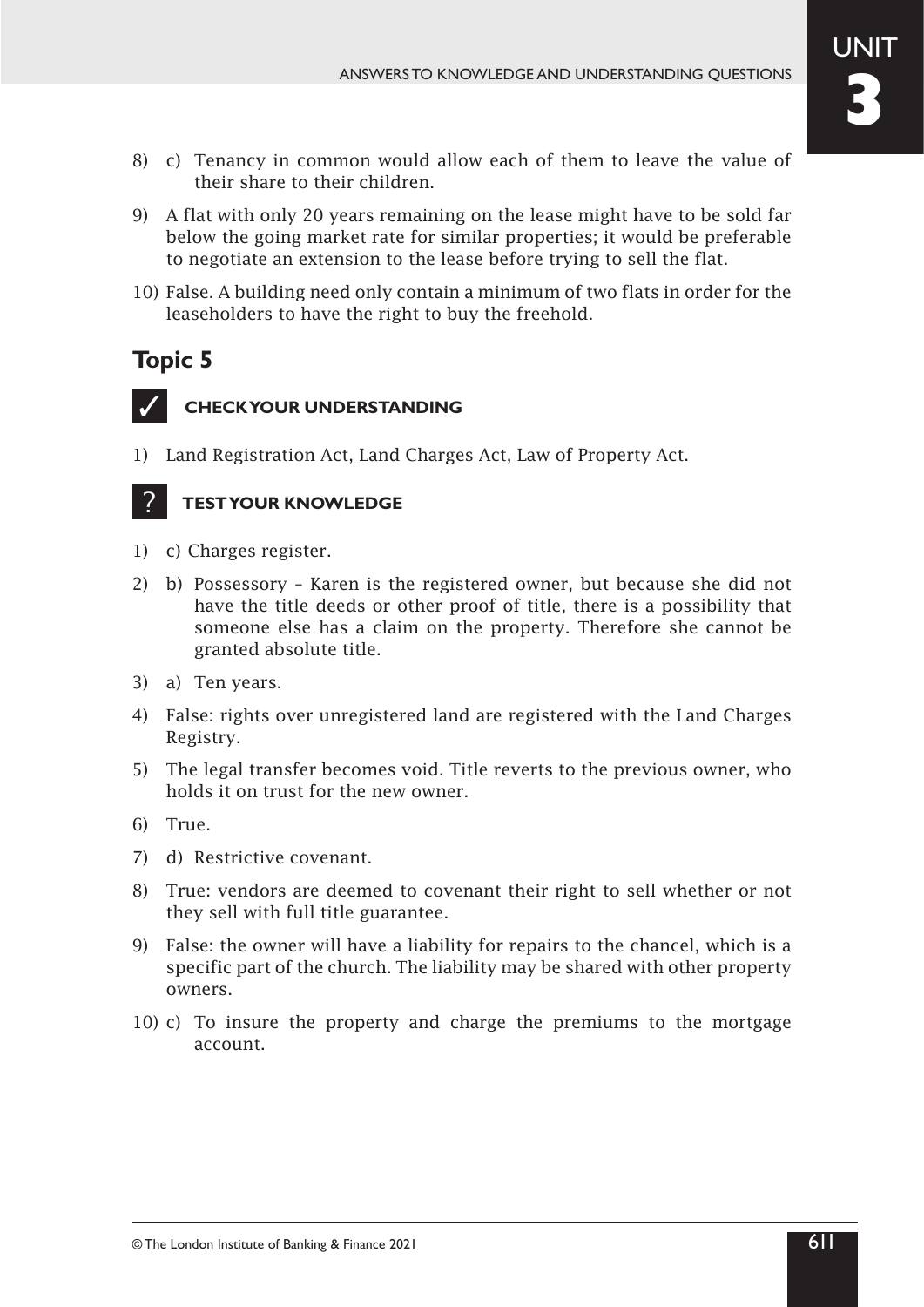

### **CHECK YOUR UNDERSTANDING**

1) Requirements for a binding contract are: there must be offer and acceptance; there must be consideration; parties must have capacity to contract and the intention to create a legal relationship; contract terms must be certain, complete and free from doubt; it cannot be made for illegal and immoral purposes; there must be no misrepresentation, duress or undue influence involved.

The principal is the body that instructs the agent to act on their behalf.

- 2) There were many cases of insurance companies declining seemingly valid claims because the policyholder failed to disclose information about previous illnesses or medical consultations, even though the 'fact' would have had no bearing on the reason for the claim, and the majority of application forms relied on the applicant to determine, remember and list all such relevant information. This was made worse by the fact that many insurers reduced the level of pre‑application underwriting and effectively asked medical underwriting questions when a claim was made, at which point problems could arise.
- 3) a) SDLT is paid by the buyer.
	- b) It is levied in bands, with different portions of the purchase price being taxed at different rates.
	- c) For multiple properties purchased in a single transaction, SDLT is charged on the average value of each property, rather than on the overall total.
- 4) The Consumer Protection (Amendment) Regulations 2014.

- 1) True: the buyer's consideration is the money for the purchase; the vendor's is the property to be purchased.
- 2) c) Ratification.
- 3) The commission each agent charges is likely to be higher than if they had sole agency.
- 4) b) The estate agent is liable for exaggerated claims about a property contained in the estate agent's particulars.
- 5) c) The EPC must be commissioned, but not necessarily received, before the property is marketed. It is the responsibility of the vendor to ensure this is done.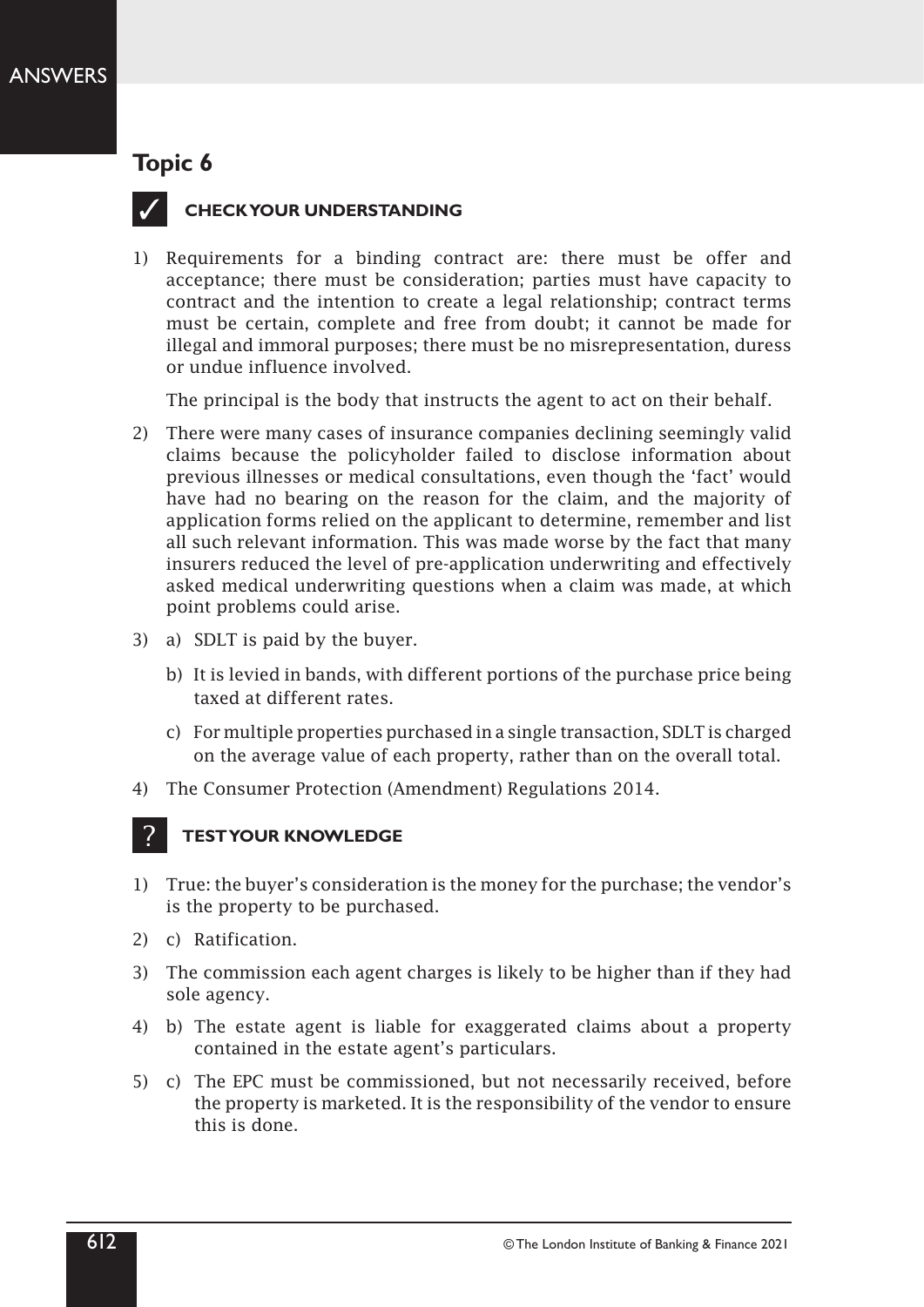- 6) False. There are a number of situations in which the lender may withdraw the mortgage offer, including dishonesty on the part of the applicant, a material change in their circumstances such that the lender is not satisfied that the mortgage is still affordable for them, material defects in the condition of the property or defects in the title.
- 7) d) The buyer was responsible for arranging buildings insurance from the point at which contracts were exchanged.
- 8) True. Technically, either party can drop out from a purchase prior to the completion date, but the buyer would lose their deposit if they were to withdraw after exchanging contracts and either party might be sued by the other for breach of contract.
- 9) b) The valuation would have taken place in order to arrange a mortgage, which should be agreed before exchange of contracts.
- 10) A successful bid is binding; 10 per cent deposit is paid at the auction and contracts are exchanged the same day. There is no time to change your mind. Finance – mortgage or cash – must be in place prior to the bid. The survey and preliminary legal work must be completed before the auction. This can all be money wasted if the bid is not successful. If the bid is successful and James pulls out later, the vendor can keep the deposit and claim any shortfall from James if a subsequent sale achieves a lower price.



### **CHECK YOUR UNDERSTANDING**

- 1) a) i) The property register.
	- ii) The charges register.
	- iii) The proprietorship register.
	- b) Absolute title.
- 2) Such action would be a breach of contract and would lead to loss of the deposit and possible court action against either party for breach of contract.

- 1) b) Professional indemnity insurance.
- 2) If the title is defective in any way the lender might not be able to exercise its rights over the property and thus the mortgage loan might not be fully secured.
- 3) False. They would be shown in enquiries of the local authority.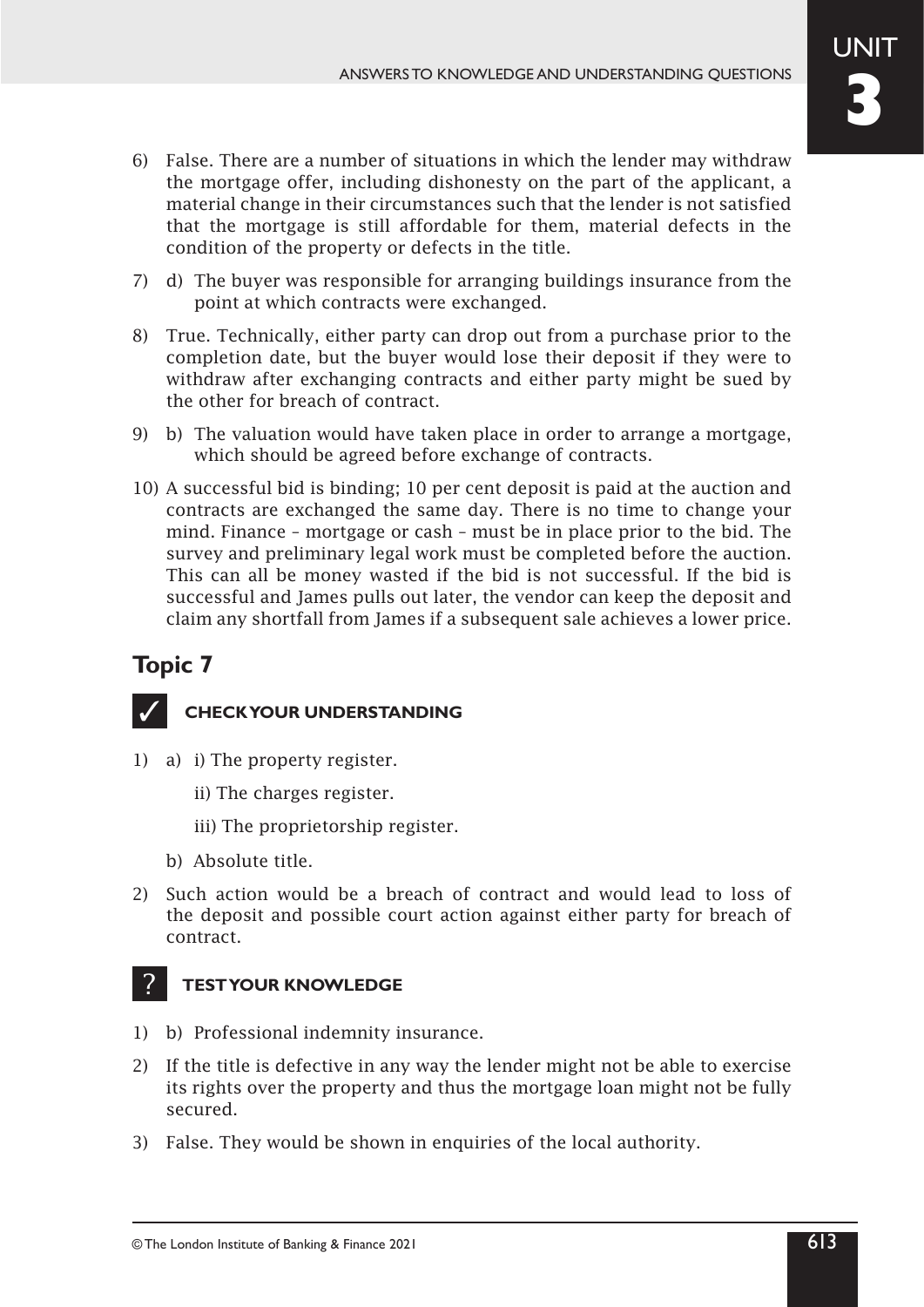- 4) A vendor who is an undischarged bankrupt would not be entitled to receive the proceeds of the sale, as their assets are controlled by an insolvency practitioner.
- 5) The seller's property information form.
- 6) b) A wardrobe would be classified as a fitting if it was a free‑standing one (but not if it was built in).
- 7) c) The amount of the mortgage loan is a matter only for the buyer so would not be included in the sale contract.
- 8) c) The vendor completes a 'seller's property information form' before exchange of contracts.
- 9) b) From completion as this is the point where the ownership of the property changes hands.

10) True.

# **Topic 8**



### **CHECK YOUR UNDERSTANDING**

- 1) Solicited contact is made by the firm at the request of the customer. Unsolicited contact is initiated by the firm; unsolicited telephone contact is known as a 'cold call'.
- 2) a) The FCA defines an HNW customer as one with a minimum annual net income of £300,000, or minimum net assets of £3m.
- 3) a) At least a year. b) Knowledge of the product or service to be arranged. c) Understanding the risks involved in the proposed arrangements.
- 4) b) The sole purpose of the loan, remortgage or further advance is to raise additional money for the use of a small business.
- 5) a) Richard because he would be classified as a professional customer. Shannon must be given advice because she is exercising a statutory right to buy. Niall is potentially a vulnerable customer as a result of his recent bereavement and the adviser would need to assess Niall's circumstances sensitively.

#### **TEST YOUR KNOWLEDGE** ?

1) a) is correct. b) is untrue, in that calls can be made at an unsocial hour if the customer had previously agreed, c) is untrue, in that a call can be made on an unlisted number if the customer has agreed beforehand, d) is untrue, in that being on a mailing list is not the same as being an existing customer.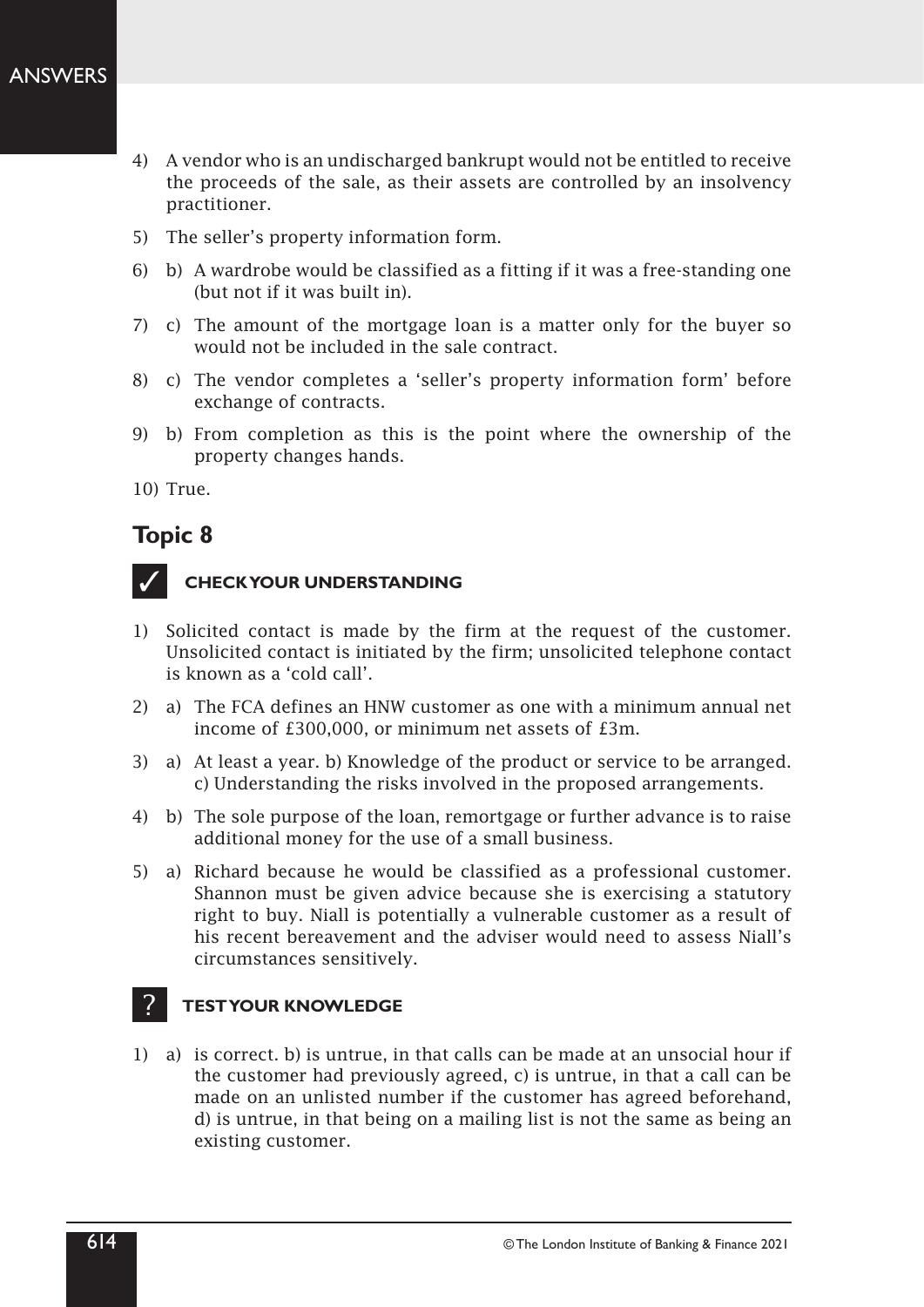- 2) b) 12 months.
- 3) c) Three years.
- 4) True.
- 5) False. The adviser must not recommend any product if there are none in the range offered that meet the client's needs and circumstances.
- 6) b) 51 per cent.
- 7) a) Five business days.
- 8) False. An offer of advance can be provisional, but once all due diligence has been completed the final offer for an MCD regulated mortgage is binding.
- 9) MCOB 6A sets out a requirement for a seven‑day reflection period once a binding offer is made for an MCD regulated mortgage but as Chen is applying to vary the terms of an existing MCD regulated mortgage, neither the requirement for a binding offer nor the seven-day reflection period apply.
- 10) False. This information must be provided before the first payment is made on a new mortgage, a further advance or a variation to the terms of a mortgage.



- 1) Unlimited, limited range or single lender. If no suitable product is available from the range available to the adviser, no recommendation should be made.
- 2) The key characteristics of the product; the effect the product would have on the customer; the scope of service, fees payable and remuneration if the advice is given by an intermediary.
- 3) a) Consumers can be confident that they are dealing with firms where the fair treatment of customers is central to the corporate culture.
	- b) Products and services marketed and sold in the retail market are designed to meet the needs of identified consumer groups and are targeted accordingly.
	- c) Consumers are provided with clear information and are kept appropriately informed before, during and after the point of sale.
	- d) Where consumers receive advice, the advice is suitable and takes account of their circumstances.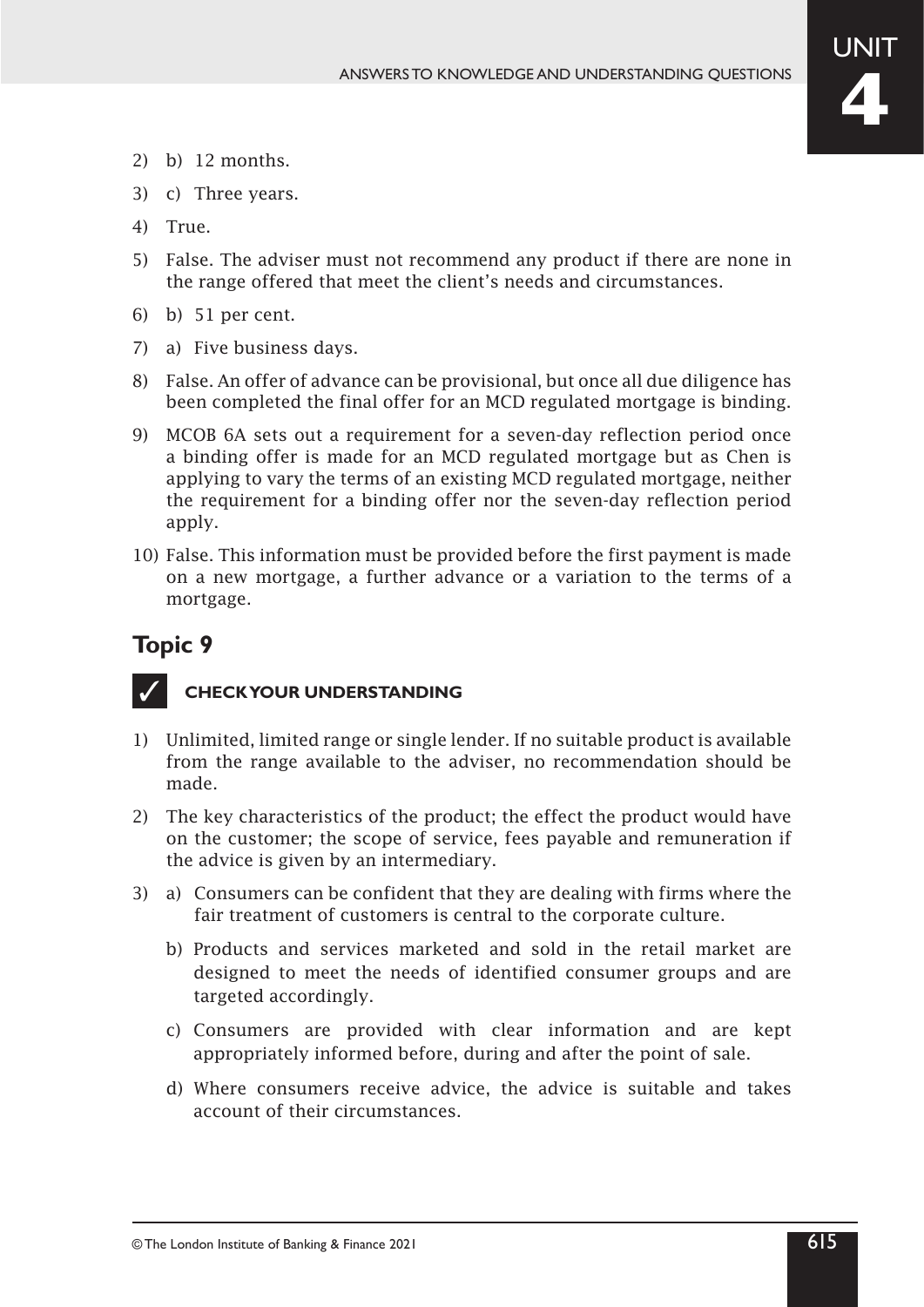- e) Consumers are provided with products that perform as firms have led them to expect, and the associated service is of an acceptable standard and as they have been led to expect.
- f) Consumers do not face unreasonable post-sale barriers imposed by firms to change product, switch provider, submit a claim or make a complaint.

#### **TEST YOUR KNOWLEDGE** ?

- 1) d) the recommendation should be suitable for the customer's needs.
- 2) b) The adviser is most likely to ask about retirement plans to help them suggest an appropriate term for the mortgage, since many lenders are reluctant to agree to borrowing that will not be repaid before the customer retires.
- 3) Information about future expectations of earnings might influence the type of product that the adviser would recommend (for example, a low‑start mortgage might be suitable for a trainee in a job with a recognised career path and expectation of a higher salary on qualification).
- 4) The adviser needs to know the customer's needs, circumstance, objectives and attitude to risk.
- 5) There are no rules relating to fair treatment of customers. However, guidance is provided in the regulatory guide The Responsibilities of Providers and Distributors for the Fair Treatment of Customers (RPPD) and in the 'six outcomes' for consumers.
- 6) Principle 6: a firm must pay due regard to the interest of its customers, and treat them fairly.

# **Topic 10**



- 1) a) Gross profit is turnover minus the cost of basic materials to enable him to work on a day‑to‑day basis – paint, filler, wallpaper, brushes, etc.
	- b) Net profit is the gross profit minus routine business expenses, such as motor expenses (petrol, repairs and insurance); postage and stationery; telephone charges, etc.
- 2) A dividend is a portion of the profits of the company, paid to its shareholders. The level of dividend received depends on the amount of profit made by the company. In the case of small company where directors own the majority of shares, they can decide what dividends to pay. Dividends are paid without deduction of income tax at source and UK taxpayers have a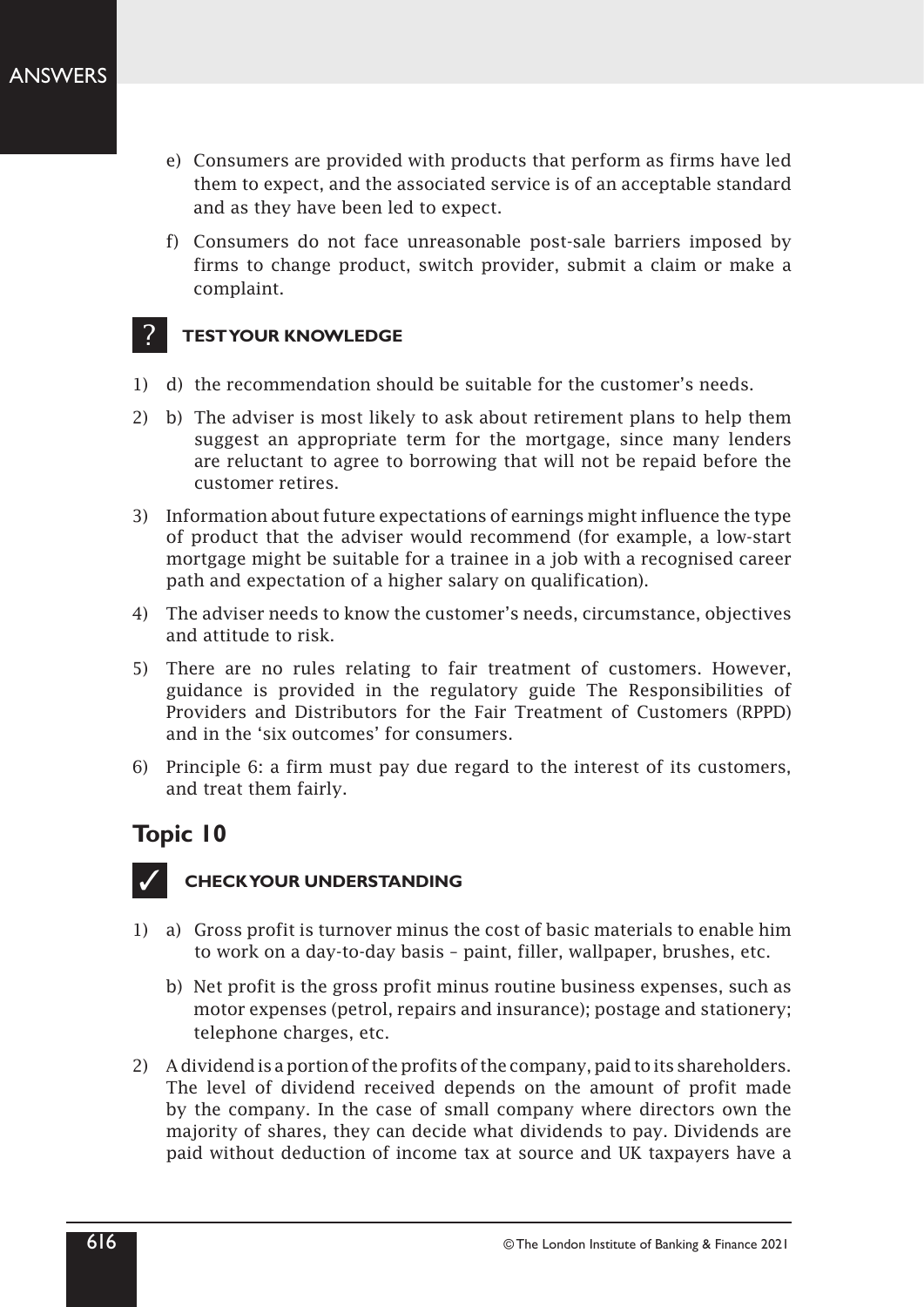dividend allowance on which no income tax is payable. If dividend income in excess of the allowance is received, the tax is calculated after calculating the tax due on earned income and savings interest.

3) Self-certification involved the applicant declaring their own income and no evidence was sought to verify their claim. The rules now prohibit this and insist that evidence of income must be obtained from a source independent of the customer.

#### **TEST YOUR KNOWLEDGE** ?

- 1) False. A lender cannot discriminate on grounds of race or nationality but it can impose different terms on a borrower who is living outside the UK, or decide not to lend at all, because of the increased difficulty of pursing the borrower in the event that they default on the repayments.
- 2) No lenders are allowed to give initial assessments based on income multiples. If Sam were to go ahead and make a mortgage application the lender would be required to carry out a full and detailed assessment of her income and that of her partner.
- 3) True: variable sales-related income is usually averaged over three or five years.
- 4) False. All businesses must maintain accurate accounts but a detailed breakdown of expenditure is only required on a tax return if the business turnover is above the VAT registration threshold.
- 5) c) Affordability checks cannot be waived for additional borrowing unless it is for essential repairs or maintenance.
- 6) b) A water bill is basic essential expenditure.
- 7) a) Personal loan repayments are committed expenditure and the lender needs to use Karen's actual figures rather than representative data.
- 8) No, this suggestion would not help Andreas, as self-certified mortgages are no longer available.
- 9) Rebecca and Rachel would have free disposable income of £1,000 per month. Their chosen product is fixed for five years, which means the lender does not have to consider the impact of future interest rate rises.

£1,000  $\div$  £5.90 = £169.49, so £1,000 would support a mortgage of £169,490.

10) c) Documents that evidence the rationale for decisions should be retained in either hard copy or electronic format for the length of the mortgage contract.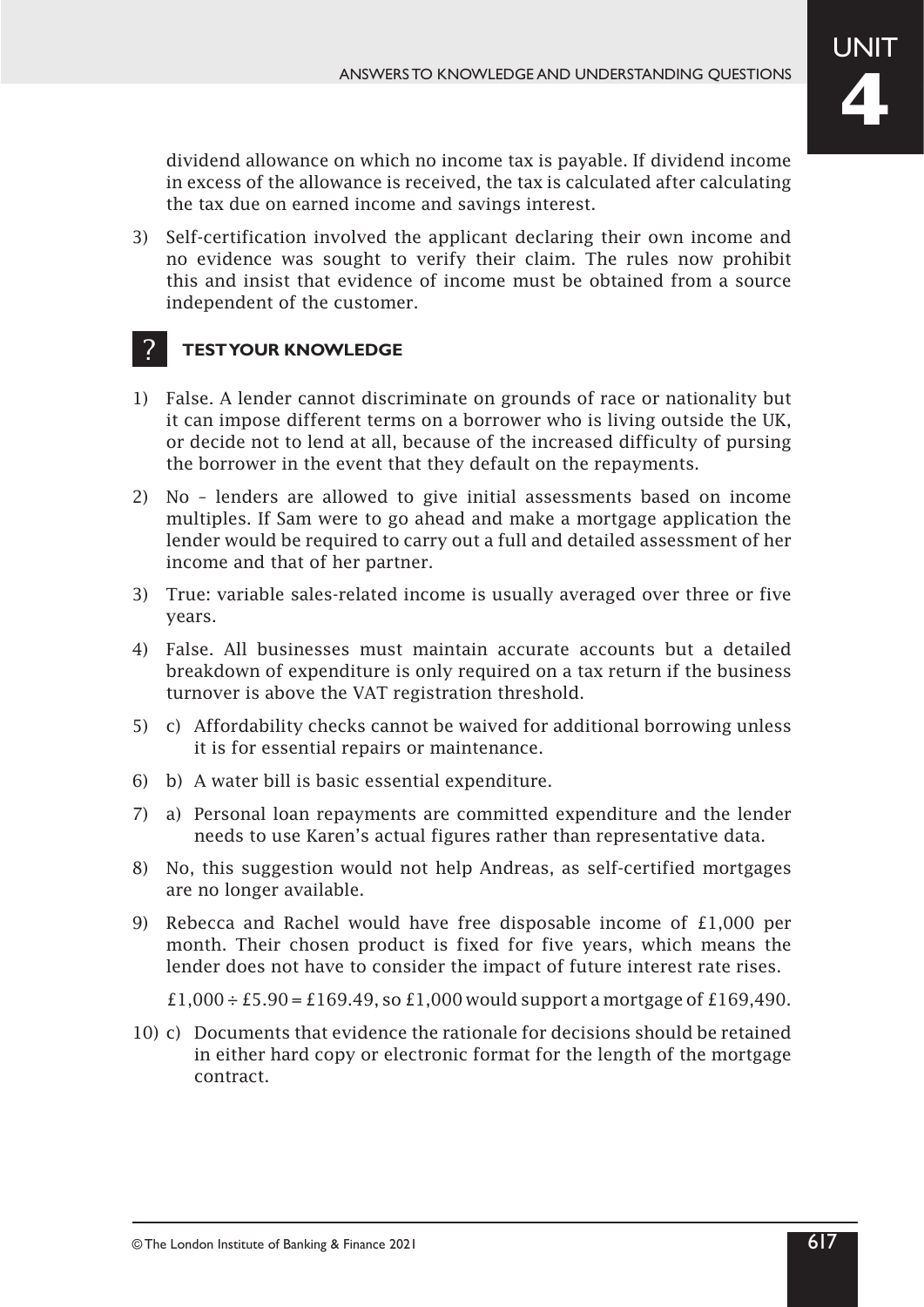

### **CHECK YOUR UNDERSTANDING**

- 1) a) A creditor must be owed a minimum of £5,000 to petition for bankruptcy against an individual in England, Wales and Northern Ireland.
	- b) A bankruptcy order remains in force for 12 months, and those who have been declared bankrupt in the past may be subject to a longer discharge period, if the court feels it is appropriate.
	- c) An undischarged bankrupt cannot apply for loans of more than £500, either alone or jointly with any other person, without disclosing the bankruptcy. Because an undischarged bankrupt cannot acquire an interest in land, they cannot secure a mortgage.
- 2) We saw in Topic 2 that, legally, there is nothing to prevent an individual with an existing IVA from borrowing, but lenders may be unwilling to consider an application.
- 3) No answer required.
- 4) a) Concealing criminal property; arranging (ie enabling someone else to acquire, retain, use or control criminal property); acquiring, using or possessing property that the individual knows or suspects to be the proceeds of criminal activity.
	- b) Failure to disclose suspicions of money laundering to the authorities, and tipping off, ie alerting the suspect to the fact that they are under suspicion.
	- c) A group of UK trade associations that aims to foster good practice in countering money laundering, primarily through the provision of guidance notes.

- 1) b) Income received in the form of cash is not generally recorded on financial statements.
- 2) a) Ranbir, because he has a record of managing credit well. Joleena has no credit history on which to base a credit score, while Barry's multiple credit cards indicate difficulty in managing his finances, as do Debbie's payday loan applications.
- 3) True.
- 4) d) A person suffering from a mental illness may be regarded as lacking the capacity to contract and therefore any guarantee they give may be invalid.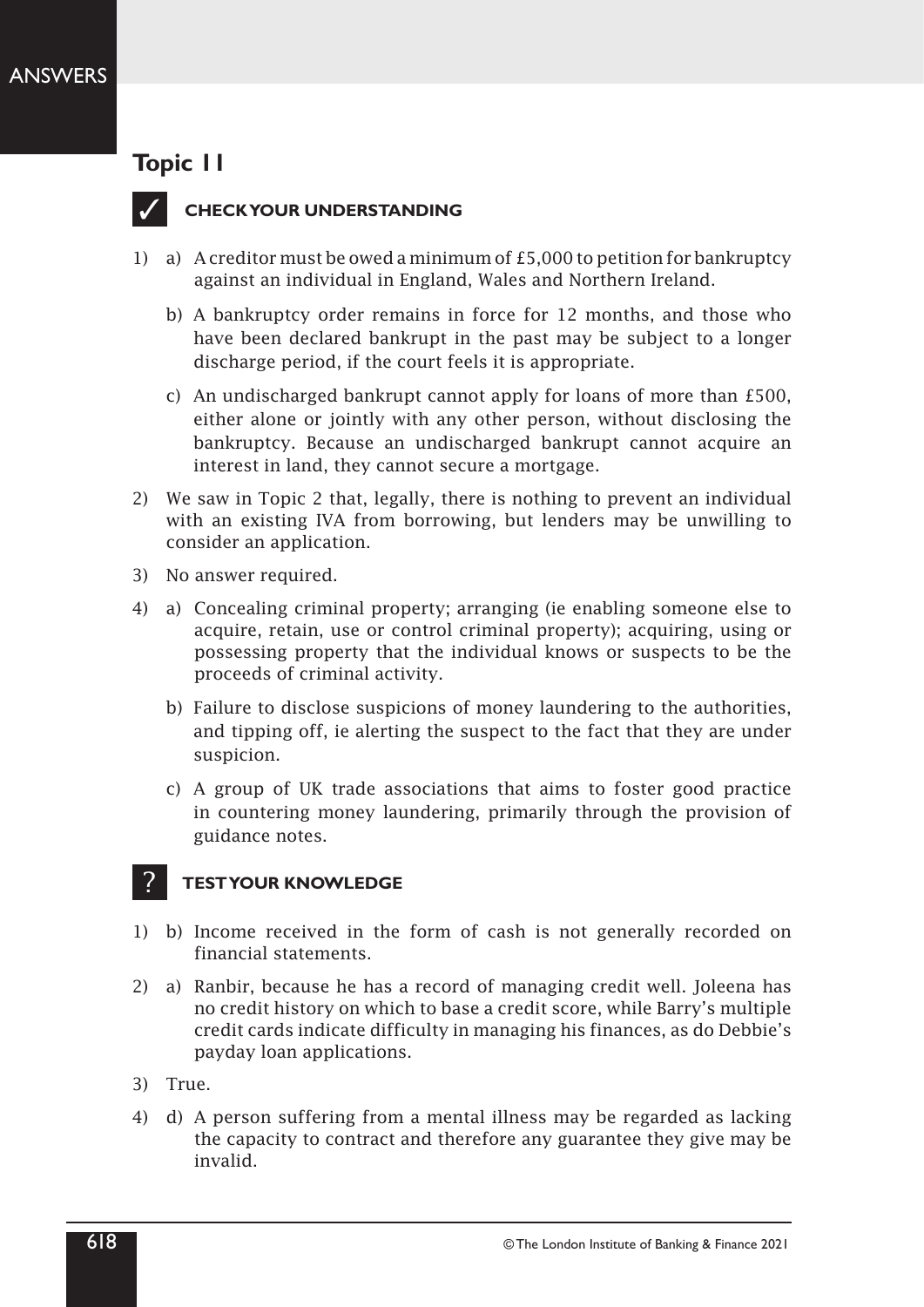- 5) False. An attachment of earnings order can only be made in relation to an employee, as it requires the employer to deduct money from the individual's pay and send it to the court for onward payment to the creditor.
- 6) c) It requires the Land Registry to note the trustee's interest in the property and notify the trustee of any dealings relating to it.
- 7) False. Misrepresentation or making false statements are crimes under the Fraud Act 2006, regardless of the outcome.
- 8) False.
- 9) All of the options given could potentially be regarded as fraudulent attempts to obtain a mortgage.
- 10) At least five years from the end of the relationship with the customer.



### **CHECK YOUR UNDERSTANDING**

- 1) The cost of increasing the period of the debt; whether it is appropriate to secure a previously unsecured loan; and whether, if the customer has known payment difficulties, it would be better for them to negotiate an arrangement with their creditors.
- 2) How affordable the repayments will be once the customer is dependent on pension income. For customers nearing retirement the adviser may need to see a pension statement; for younger borrowers it may be enough to confirm that they have some pension provision. A prudent approach must be taken.
- 3) a) Five years from the start of the mortgage, unless the mortgage is on a fixed rate for at least five years or the mortgage term is less than five years.
	- b) The rate in place when the mortgage started.

- 1) True.
- 2) False. It is very likely that John will retire before the end of the mortgage term, so the lender will need to consider whether his income in retirement would support the payments.
- 3) A short mortgage term means that monthly repayments will be higher if he has a capital-and-interest mortgage. If he opts for an interest-only mortgage, he will have to make larger payments into a repayment vehicle than if he chose a longer term, and his choice of repayment vehicle may be limited (for instance, limits on savings into an ISA might rule that out as an option).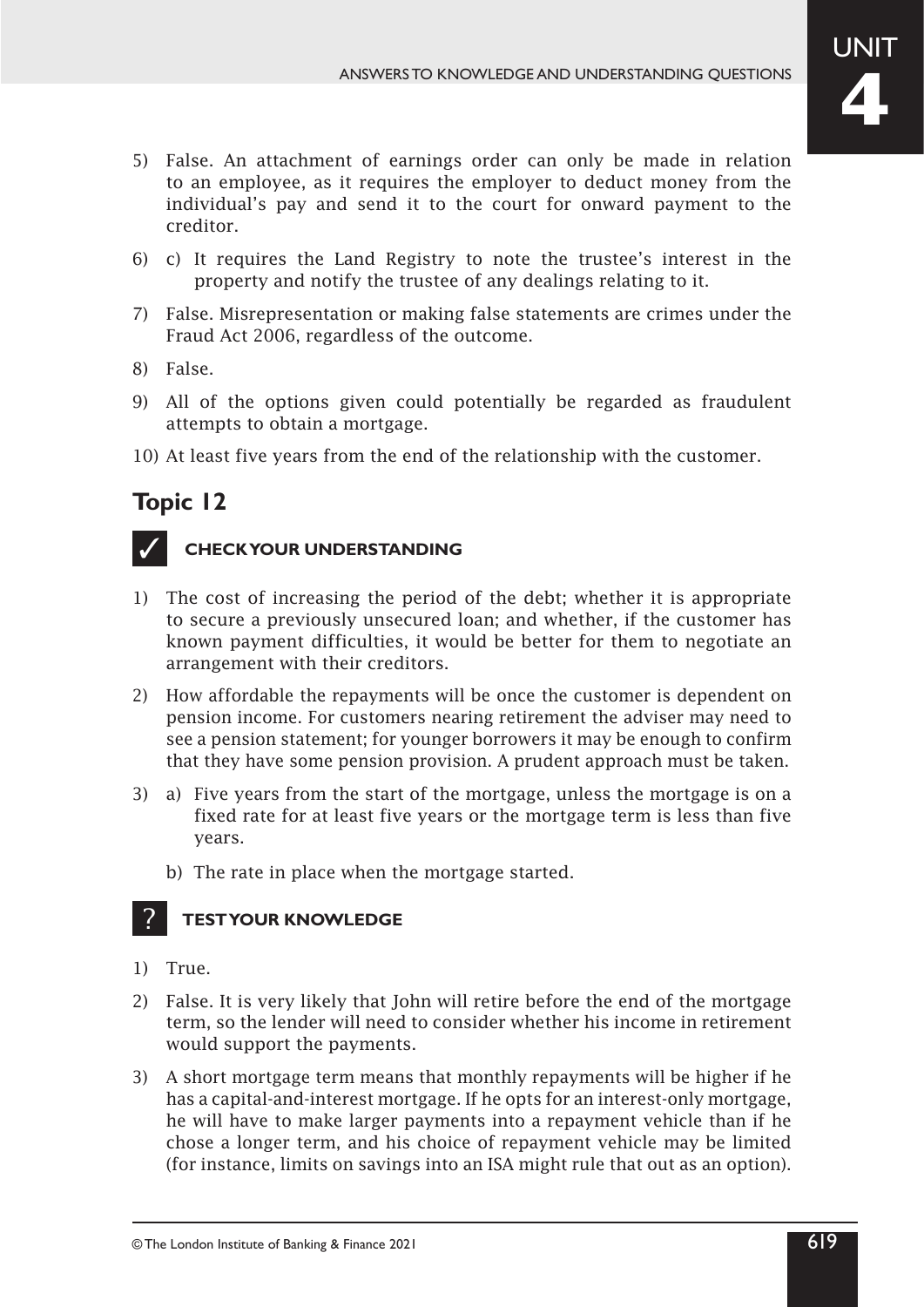- 4) False. Interest-only mortgages carry the risk that the repayment strategy may not provide enough funds to repay the mortgage, and there are other risks, such as interest‑rate risk, to consider.
- 5) c) Providing the value of the other property is equal to or greater than the sum needed to pay off the loan, this is most likely to be considered a credible repayment strategy. Using a pension commencement lump sum (PCLS) might also be a credible approach but only if the pension pot is large enough to provide a PCLS equivalent to the loan. Relying on an inheritance or a substantial increase in the value of the property are both too uncertain.
- 6) a) At least once during the term.



1)

| Absolute                                  | Clear title is established - the most secure form.                                                                                                                                  |
|-------------------------------------------|-------------------------------------------------------------------------------------------------------------------------------------------------------------------------------------|
| Good leasehold                            | Applies in connection with leases longer than<br>seven years. The leasehold is good but the right<br>of the lessor (freeholder) themselves to grant title<br>may not be guaranteed. |
| Possessory                                | The owner is registered as the owner but is not<br>protected from a claim by another person that<br>they owned the land before it was registered.                                   |
| Adverse possession<br>(unregistered land) | Applies if land has been occupied for 12 years<br>without challenge from the legal owner - at this<br>point the occupier may apply for possessory title.                            |
| Adverse possession<br>(registered land)   | Applies where the land has been occupied for 10<br>years without objection from the registered owner.                                                                               |
| Qualified                                 | Title subject to defect in registration. Very rare.                                                                                                                                 |

- 2) a) Easements give others certain rights over the property. Covenants impose obligations upon the owner or restrict what the owner can do.
	- b) A flying freehold is a part of a freehold property that extends above or below another person's property but is not next to or touching the ground. It can be a problem, because the owner of the land may fail to maintain their property, which could result in damage to the property with the flying freehold.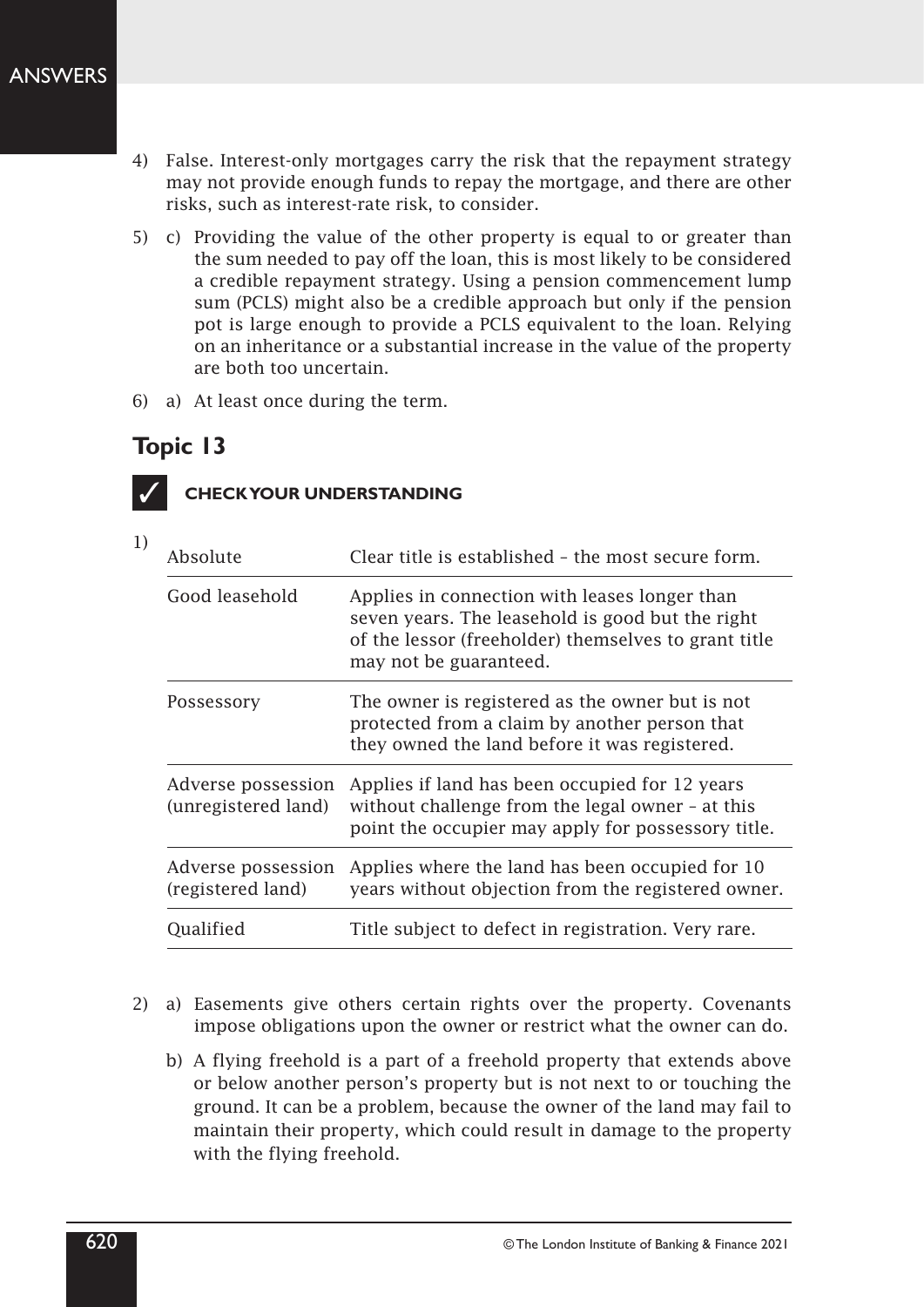3) Buyers of leasehold properties buy the right to lease the property for a number of years, at the end of which the property reverts to the freeholder. In effect, leaseholders pay a large sum for the right to rent the property for a specified term.

- 1) c) It may be difficult to establish liability for commonly owned parts of the structure. The freehold is owned outright – it does not have to be renewed. The market is limited only in the sense that it may be difficult to obtain a mortgage. There is no reason specific to freehold flats why an owner may only be able to acquire possessory title.
- 2) d) An owner must have held a lease for at least two years before they acquire the statutory right to apply to extend it.
- 3) False the premium increases as the unexpired lease term reduces, because extending the lease adds more value the nearer it gets to expiry.
- 4) d) 20 years the difference between the value with the current short lease and the extended lease would be the most significant of the options. Option a) would have no marriage value, because the current lease still has 90 years to run.
- 5) There are a number of reasons why a lender might be reluctant to offer a mortgage – a key one is that there might be a limited market for such a property and therefore it might be difficult for the lender to sell should it ever need to repossess it. Another issue is the construction method and materials used; these might require investigation to ensure that it is structurally sound and there are no expensive maintenance requirements, which would affect its value.
- 6) False. Mundic blocks, although most common in the south-west of England, were used in construction work elsewhere in the country.
- 7) True. Lenders are not usually keen to lend on multi-use property, such as flats above shops and restaurants.
- 8) a) A brick‑built, detached freehold Victorian property is likely to be most attractive to a lender. A history of mining subsidence would be of concern to a lender. The value of flats tends to be less than that of houses, and leasehold tenure can be more problematic than freehold, although the location would be an important factor.
- 9) c) and d) are correct.
- 10) False the net yield includes running costs but not mortgage payments.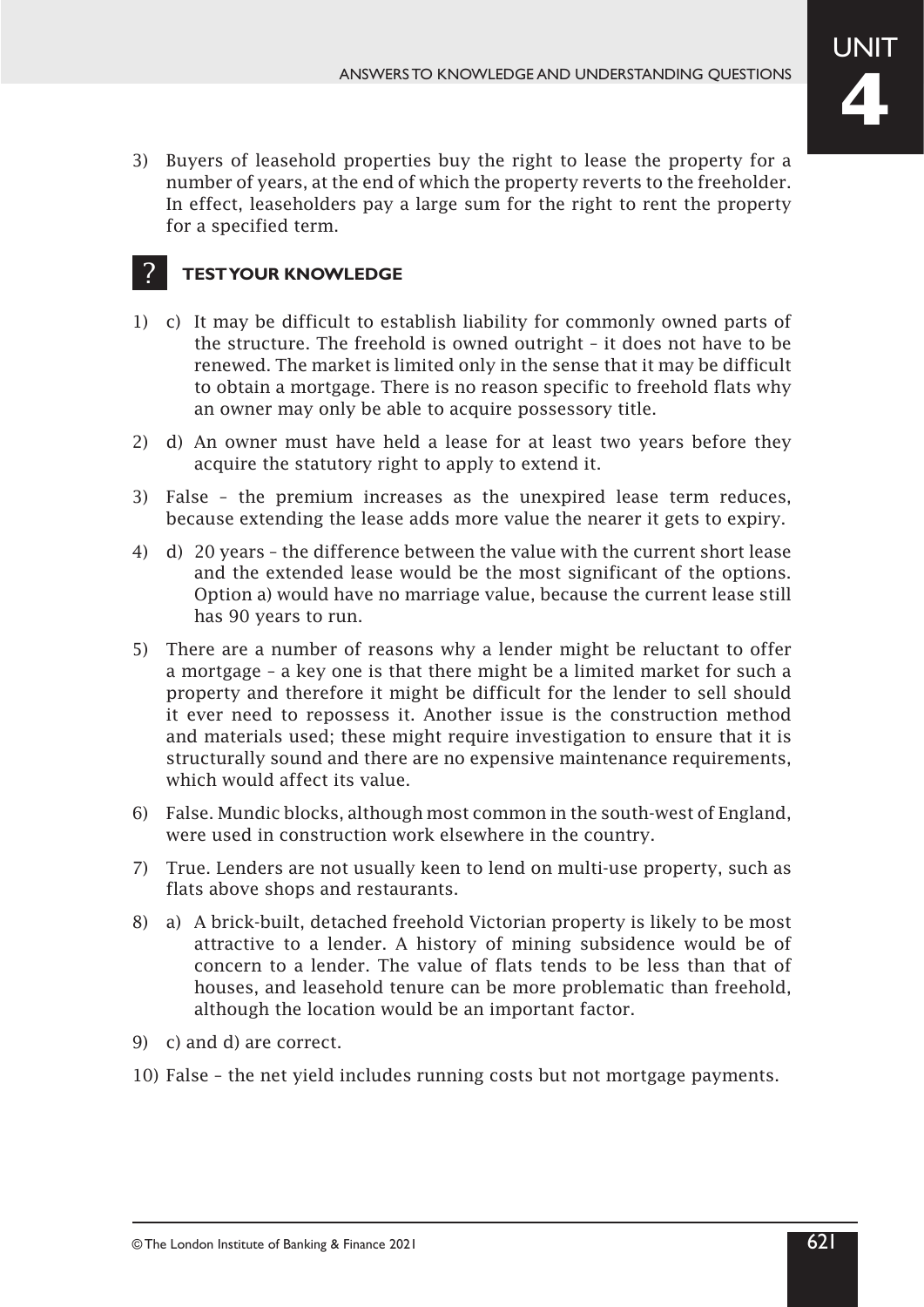

### **CHECK YOUR UNDERSTANDING**

- 1) a) It would be prudent for Cheryl and Dave to invest in a building survey or HomeBuyer Report: their property is quite old and is potentially built on London clay, hence there might be structural issues.
	- b) Katya's house is probably still covered by a new‑build guarantee; if this is the case, she could opt for a basic valuation.
	- c) Dan and Greg's cottage is old and of non‑standard construction a building survey would be a sensible option.
	- d) Iqbal's house is relatively new but is probably no longer covered by a guarantee scheme – as he is on a tight budget he could opt for a basic valuation or a Condition Report.

An adviser should not recommend any particular survey to a customer, as they might be held liable if the property is later found to have defects that a different type of survey might have uncovered.

- 1) False: a basic valuation is for the benefit of the lender but it is paid for by the borrower.
- 2) b) Building survey.
- 3) True: the insurance value is often different from both the value for lending purposes and the selling price.
- 4) b) Issues that need urgent attention.
- 5) True: the HomeBuyer Report will also report on the state of beams, rafters, etc, and any sign of dry or wet rot, etc.
- 6) False: it would depend on whether the movement was progressive. Historical structural movement is not necessarily a reason for not proceeding.
- 7) b) The lender is likely to impose a retention if structural repairs are required.
- 8) d) The lender is most likely to require an undertaking from Karen.
- 9) False: this guarantee exists only if the builder is covered by the NHBC or a similar insurance-backed scheme.
- 10) c) Ben is entitled to claim under the Buildmark insurance scheme if the cost of the work is above the minimum claim value. The builder is only held directly responsible for making repairs within the first two years.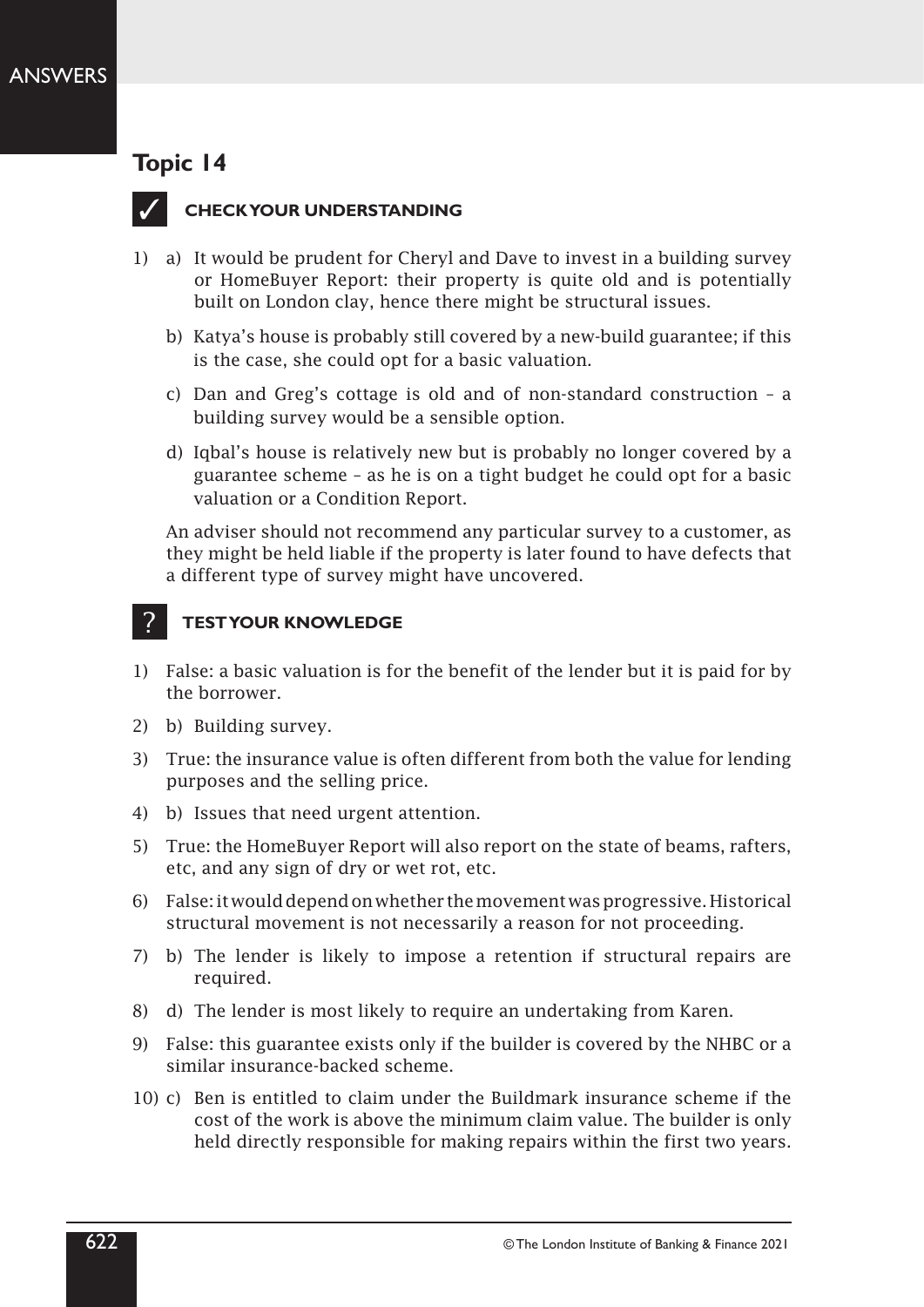

### **TEST YOUR KNOWLEDGE**

- 1) d) A barn conversion.
- 2) c) A detached garage with a floor area of 20m<sup>2</sup>.
- 3) False: there is a strong chance that local authorities will not grant retrospective planning consent. Taking down an 'illegal' extension can reduce a property's value, so lenders require confirmation that all the relevant permissions have been obtained.
- 4) True: as long as the building is not increased in size, converting a garage internally will not usually require planning consent.
- 5) False: the scheme continues for the length of the contract, regardless of a change of ownership of the property.
- 6) True.
- 7) True: as the value of Glen's share in the buy-to-let flat is below  $£40,000$ , it would not be treated as a 'major interest' which means the surcharge would not apply.
- 8) a) Solicitor's fees.
- 9) c) Yes. Remember that on buy‑to‑let and second homes, the nil‑rate band only applies to purchases below £40,000. On properties costing £40,000 and above, SDLT is payable at 3 per cent over and above the standard rate applying to the purchase price.
- 10) True, but he cannot also use multiple property relief.

# **Topic 16**



- 1) a) Term insurance. The need is to provide cover for a defined term, and there is no need to build up a cash value in the plan; this makes some form of term insurance the answer. The exception is an endowment mortgage, where the plan has dual objectives – to pay off the mortgage in the event of death and to provide a lump sum to pay off the mortgage at the end of the term.
	- b) There is no technical reason why whole‑of-life assurance could not be used to protect a mortgage. However, there are practical reasons why it is not normally used:
		- It provides whole-of-life cover so is effectively open-ended, while a mortgage has a defined term. Due to its open-ended nature,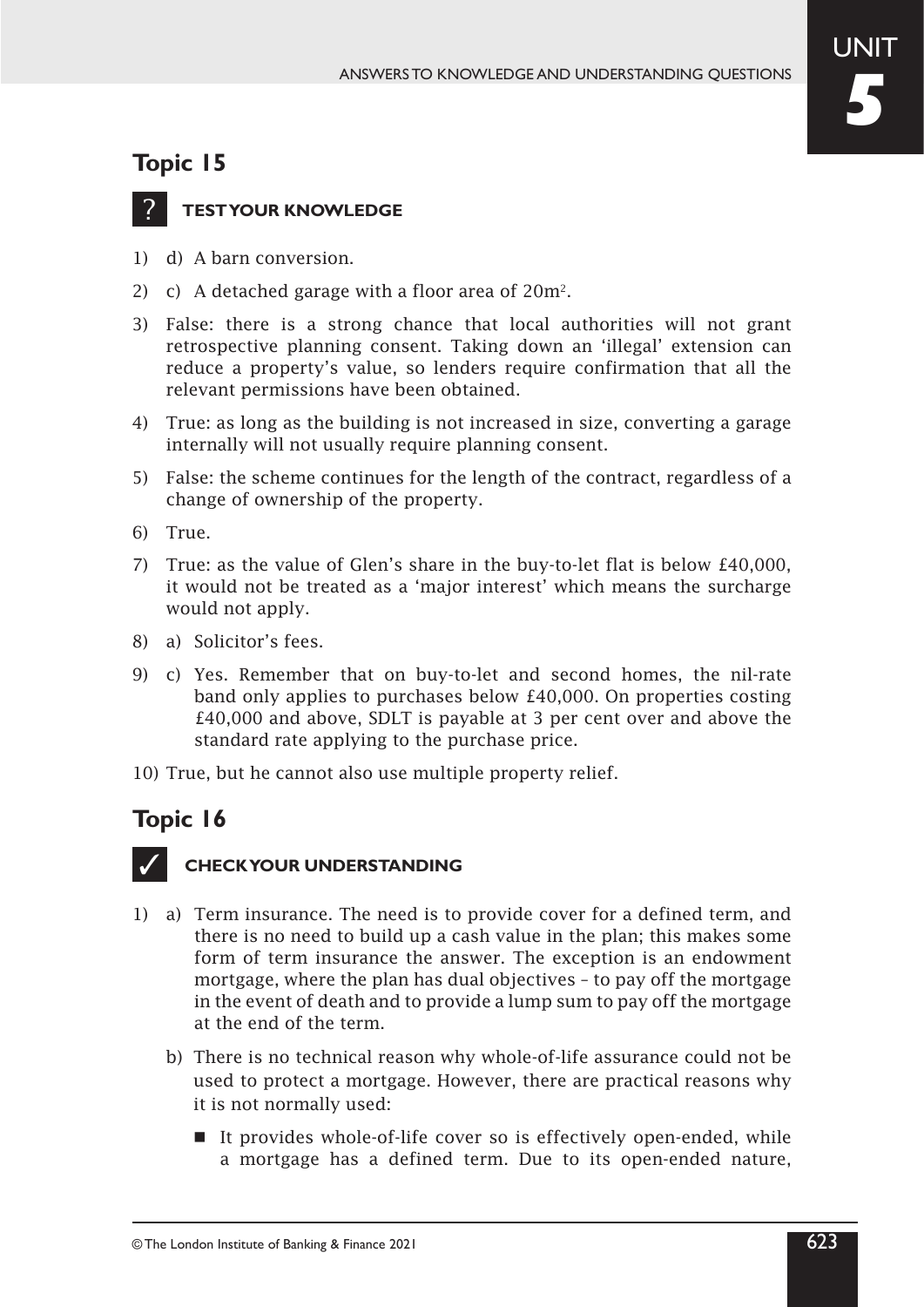whole-of-life assurance is more expensive than term insurance - the insurer's risk is far harder to define.

■ Whole-of-life plans usually build up a cash value, which can be released on early surrender. While this may seem attractive, it adds to the cost of the policy, and is not an essential element for mortgage protection.

- 1) b) Younger couple with children.
- 2) c) Middle-aged couple, children have left home.
- 3) a) Young, single person.
- 4) b) Product complexity.
- 5) a) The survivor might end up with the whole mortgage while owning only half the value of the property if it was registered as tenants in common.
- 6) False. A simple way to calculate the shortfall is described in question 8.
- 7) IHT.
- 8) b) The difference between the amount of protection that would be needed if the risk event happened, and the amount of protection the client currently has.
- 9) False. Although the mortgage offer may recommend life cover, it is up to the mortgagor to arrange it.
- 10) a) Protection of dependants from the effects of loss of income in the event of premature death.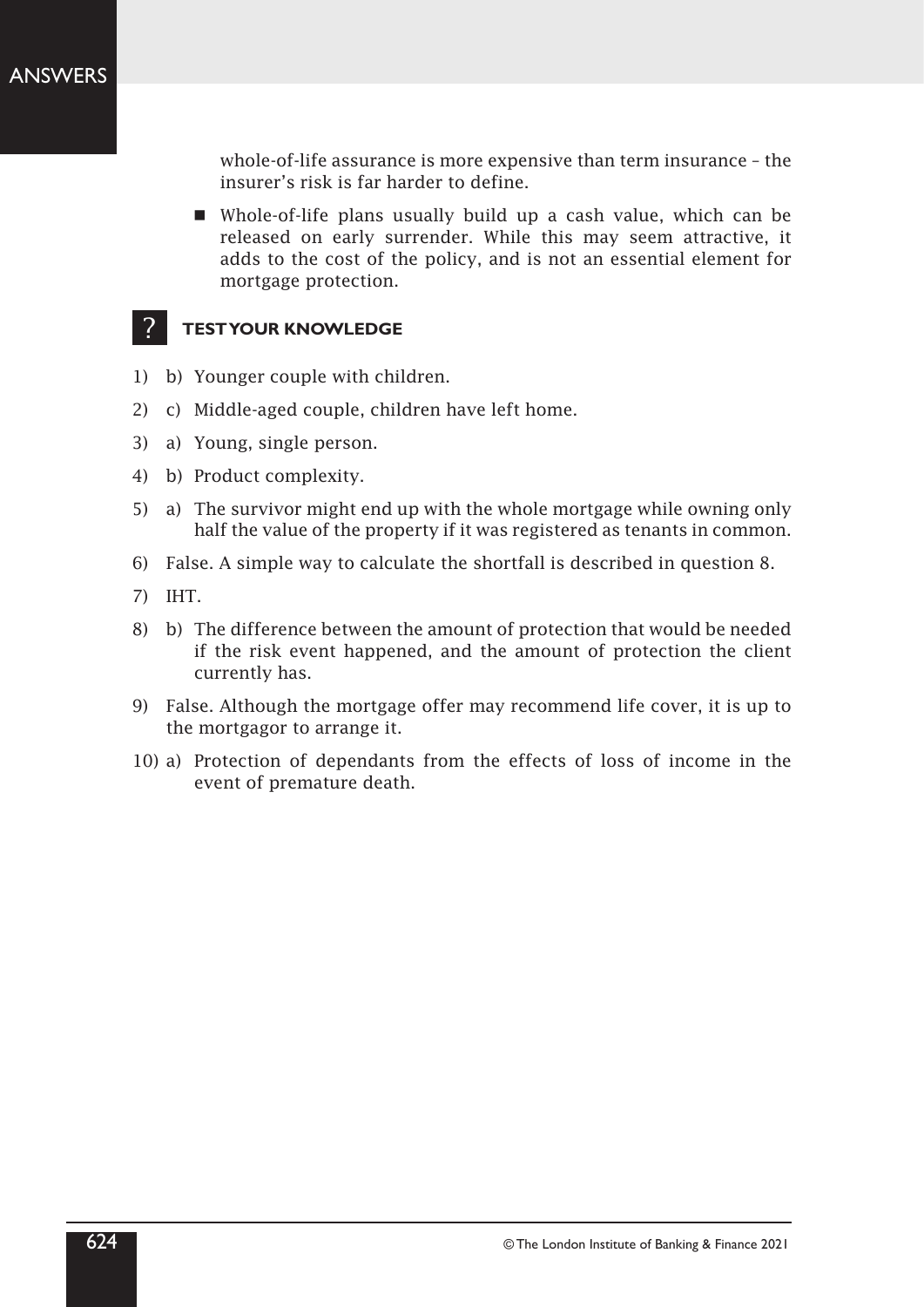

1)

# **CHECK YOUR UNDERSTANDING**

| <b>Feature</b>                                        | Convertible Whole-of-<br>term | life           | Level<br>term | <b>Decreasing</b><br>term |
|-------------------------------------------------------|-------------------------------|----------------|---------------|---------------------------|
| Limited term                                          | ✓                             |                | ✓             |                           |
| Can be<br>investment-linked                           |                               |                |               |                           |
| Conversion to<br>whole-of-life or<br>endowment        |                               |                |               |                           |
| Level sum assured                                     |                               | ✓<br>(usually) |               |                           |
| Sum assured<br>decreases in line<br>with mortgage     |                               |                |               |                           |
| Order of cost<br>(lowest first - rank<br>from 1 to 4) | 3                             | 4              | $\mathcal{P}$ |                           |

- 1) Universal Credit.
- 2) True.
- 3) b) SMI is paid as a loan.
- 4) b) Decreasing term assurance.
- 5) a) The new sum assured cannot exceed the original sum assured.
- 6) c) d) e) Stroke resulting in permanent symptoms, heart attack of specified severity, and most forms of cancer.
- 7) False.
- 8) c) HIV not resulting from a blood transfusion, an assault or a work accident.
- 9) False.
- 10) Retirement.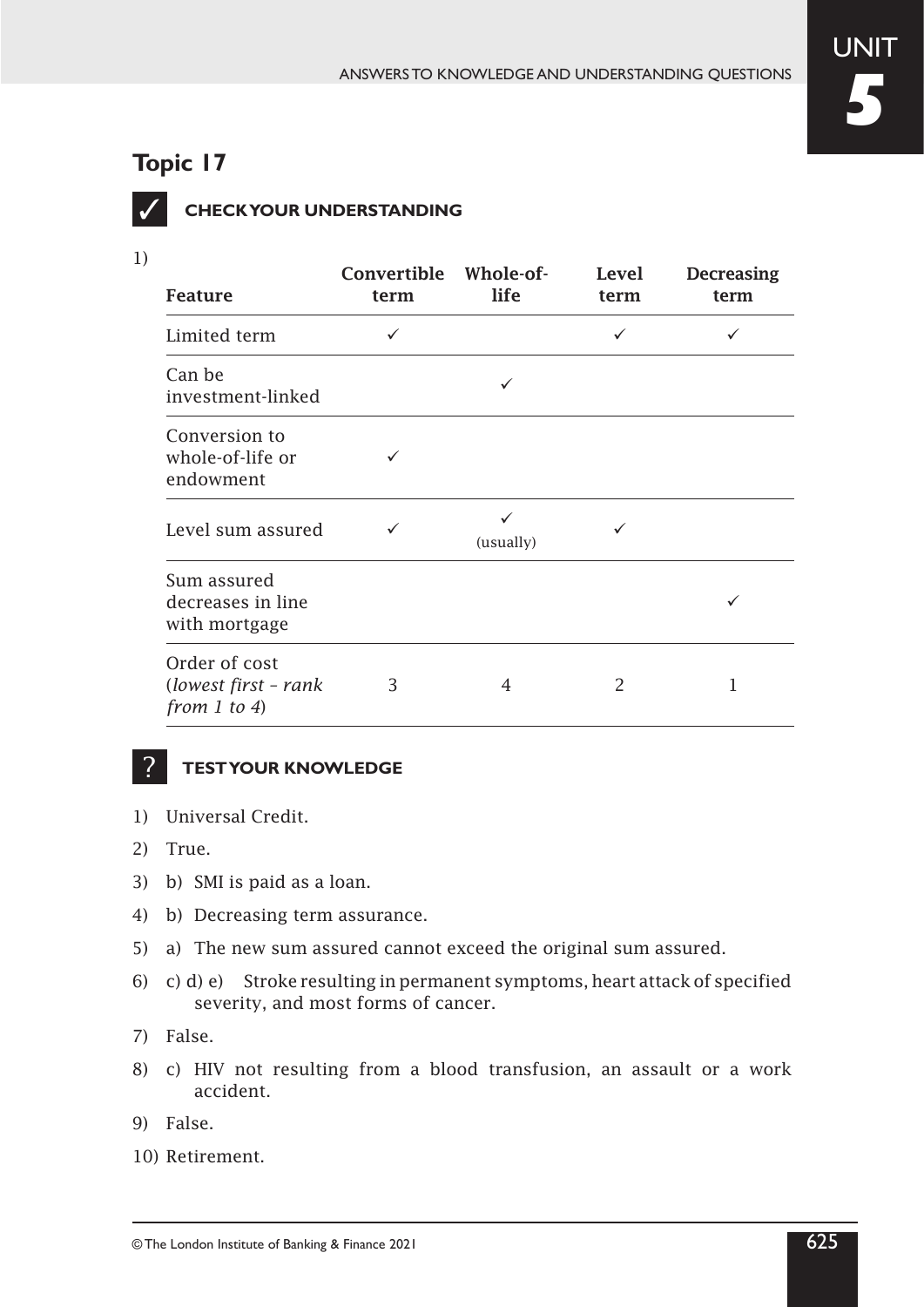

### **CHECK YOUR UNDERSTANDING**

- 1) The ABI provides four model wording definitions for total and permanent disability.
- 2) Buildings cover should be arranged by the buyer from the date on which contracts are exchanged – the buyer is theoretically responsible for the building from that date.
- 3)  $(150,000 \times 15,000) \div 180,000 = \text{\textsterling}12,500$  less the excess =  $\text{\textsterling}12,000$ .
- 4) No, the insurer cannot withdraw IPI cover based on claims experience. This is a major difference between ASU and IPI: the latter provides permanent cover.

#### **TEST YOUR KNOWLEDGE** ?

- 1) c) f) g) Damage to computers and TVs, replacement of locks and keys, and theft of the insured's money from another building.
- 2) b) Unfurnished.
- 3) b) The lender may choose to pay the outstanding premiums and add the payments to the mortgage loan.
- 4) a) The landlord's contents only.
- 5) True.
- 6) c) An ASU redundancy claim is likely to be excluded if the applicant had reason to believe the redundancy was imminent when they took out the policy.
- 7) b) PPI can be arranged to protect both mortgage borrowers for double the amount quoted to protect one.
- 8) False.
- 9) a) Separation benefit.
- 10) b) MPPI usually allows more than one claim to be made if premiums are maintained.

## **Topic 19**



### **CHECK YOUR UNDERSTANDING**

1) A deferred period during which nothing is payable.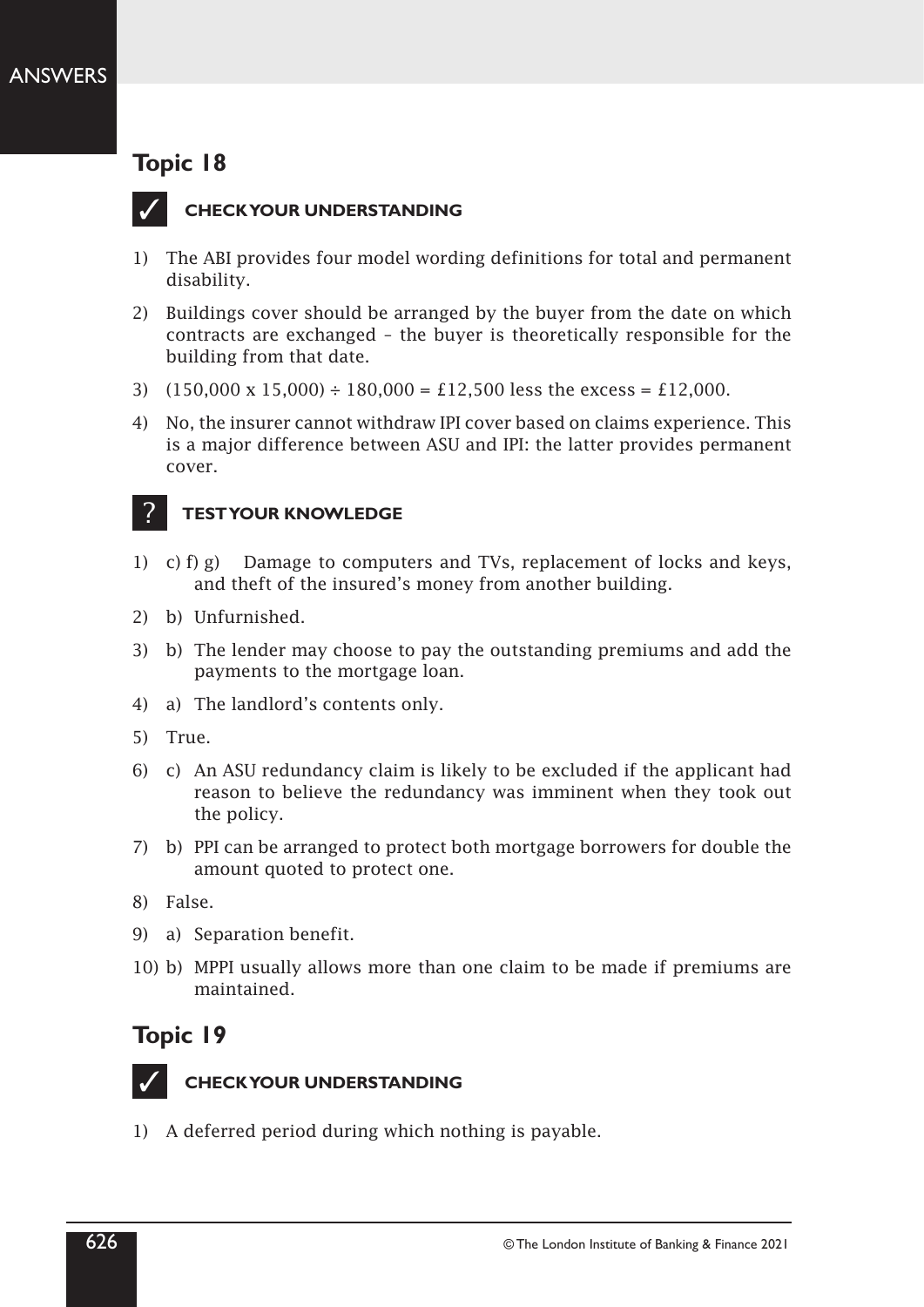

2) ICOBS 6 covers the duty to give a customer appropriate information to make an informed choice.

#### **TEST YOUR KNOWLEDGE** ?

- 1) False. Pure protection products contain no investment element.
- 2) a) A proportion of the person's current disposable income.
- 3) c) Universal.
- 4) False.
- 5) c) Under ICOBS 5, a firm must inform the customer if it finds that parts of the cover do not apply.
- 6) a) Refuse all claims but return the premiums.
- 7) b) Fair representation.
- 8) ICOBS 5.
- 9) True.
- 10) b) KFD.

# **Topic 20**



- 1) Term assurance pays out only if the life assured dies during the policy term. There is no investment element so there is no cash value or surrender value. Decreasing term assurance is designed to provide cover that reduces in line with a decreasing debt eg a capital repayment mortgage.
- 2) a) A low-cost with-profit endowment comprises two elements: with-profits and decreasing term assurance. The sum assured under the with-profits element is not large enough to cover the full cost of repaying the mortgage initially; it builds up as bonuses are added. The difference between the size of the mortgage to be repaid and the value of the policy is made up by a decreasing term assurance, so that there is always enough cover to repay the loan should the policyholder die before the end of the mortgage term. As the value of the with-profits element increases, the level cover provided by the term assurance decreases.
	- b) With a unit‑linked endowment, the premiums are used to buy units in an investment fund. The objective is to ensure that the value of the units increases to provide a sum at least large enough to pay off the mortgage.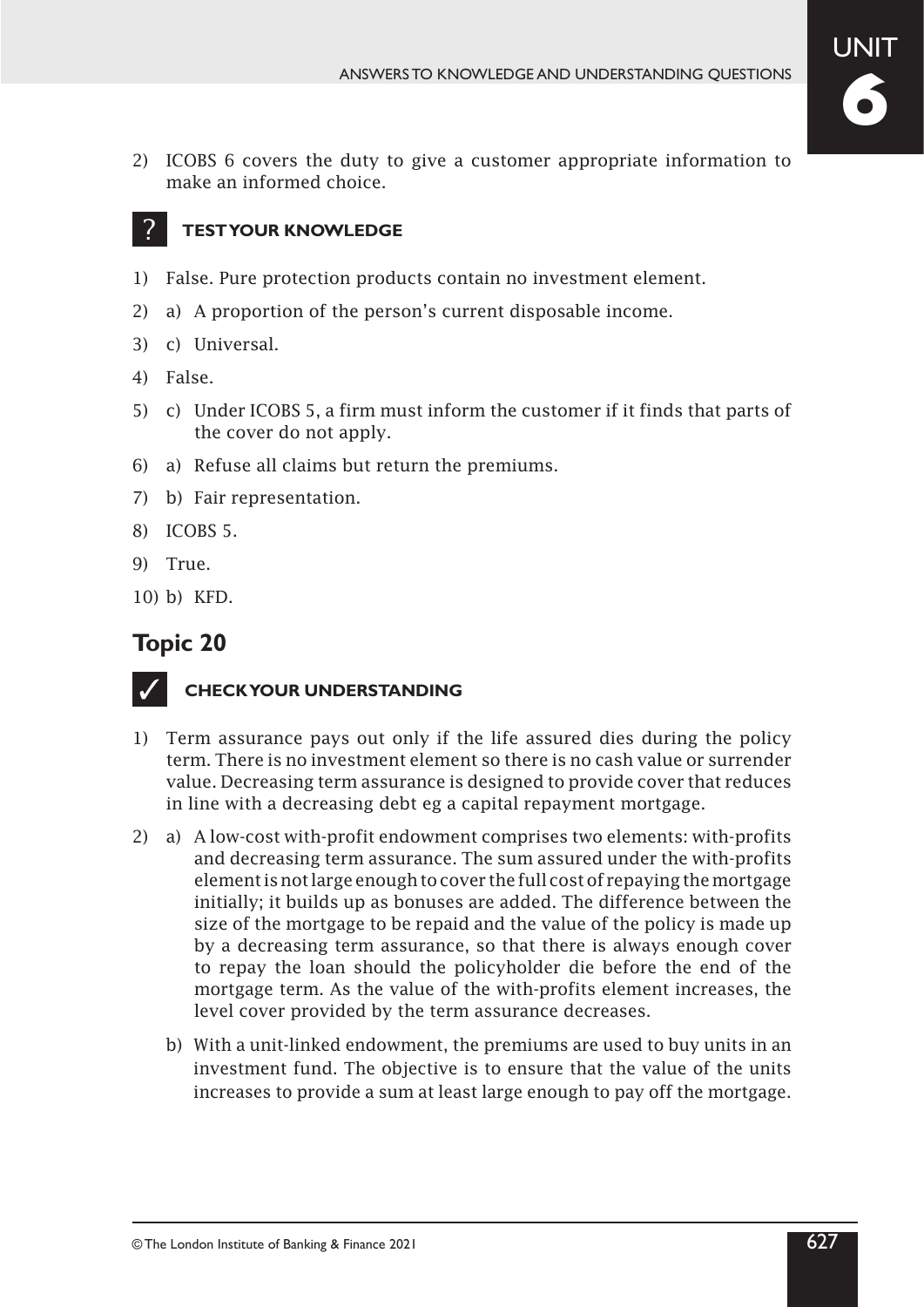### ANSWERS



### **TEST YOUR KNOWLEDGE**

- 1) True. The proportion of capital repaid gradually increases as the term of a capital repayment mortgage progresses.
- 2) False. Repayment mortgages simply repay the borrowed capital over the term.
- 3) Annual interest paid =  $£150,000 \div 100 \text{ x } 3 = £4,500$

Monthly interest paid = £4,500  $\div$  12 = £375

Monthly repayment less monthly interest =  $£711 - £375$ 

Monthly capital repayment =  $£336$ 

Annual capital repayment =  $£336 \times 12 = £4,032$ 

- 4) b) The increase in the interest rate means that more of Greg's monthly repayment than originally planned will be used up paying interest. The capital will reduce more slowly and so the mortgage term will have to increase to pay off the full loan.
- 5) False. The availability of funds to repay the mortgage depends entirely on the performance of the investments chosen as the repayment vehicle or sufficient funds being available from other sources.
- 6) c) A potential inheritance is not regarded as a credible repayment strategy.
- 7) False. Retirement interest-only mortgages are pure interest-only mortgages and do not require a repayment vehicle.
- 8) False. The daily rest calculation of interest benefits early payers, because their total interest is reduced.
- 9) b) The capital owed would have increased on 1 January this year.
- 10) d) Early repayment charges.

# **Topic 21**



- 1) a) The term 'qualifying policy' relates to its tax treatment. There is no tax payable on the proceeds of such a policy on death or maturity.
	- b) Premiums must be payable annually, half-yearly, quarterly or monthly for at least ten years. If premiums cease within ten years, or three‑quarters of the original term if this is less than ten years, the policy becomes non‑qualifying. Sum payable on death must be at least equal to 75 per cent of the total premiums payable. Premiums in any one year must not exceed twice the premiums in any other year, or one‑eighth of the total premiums payable.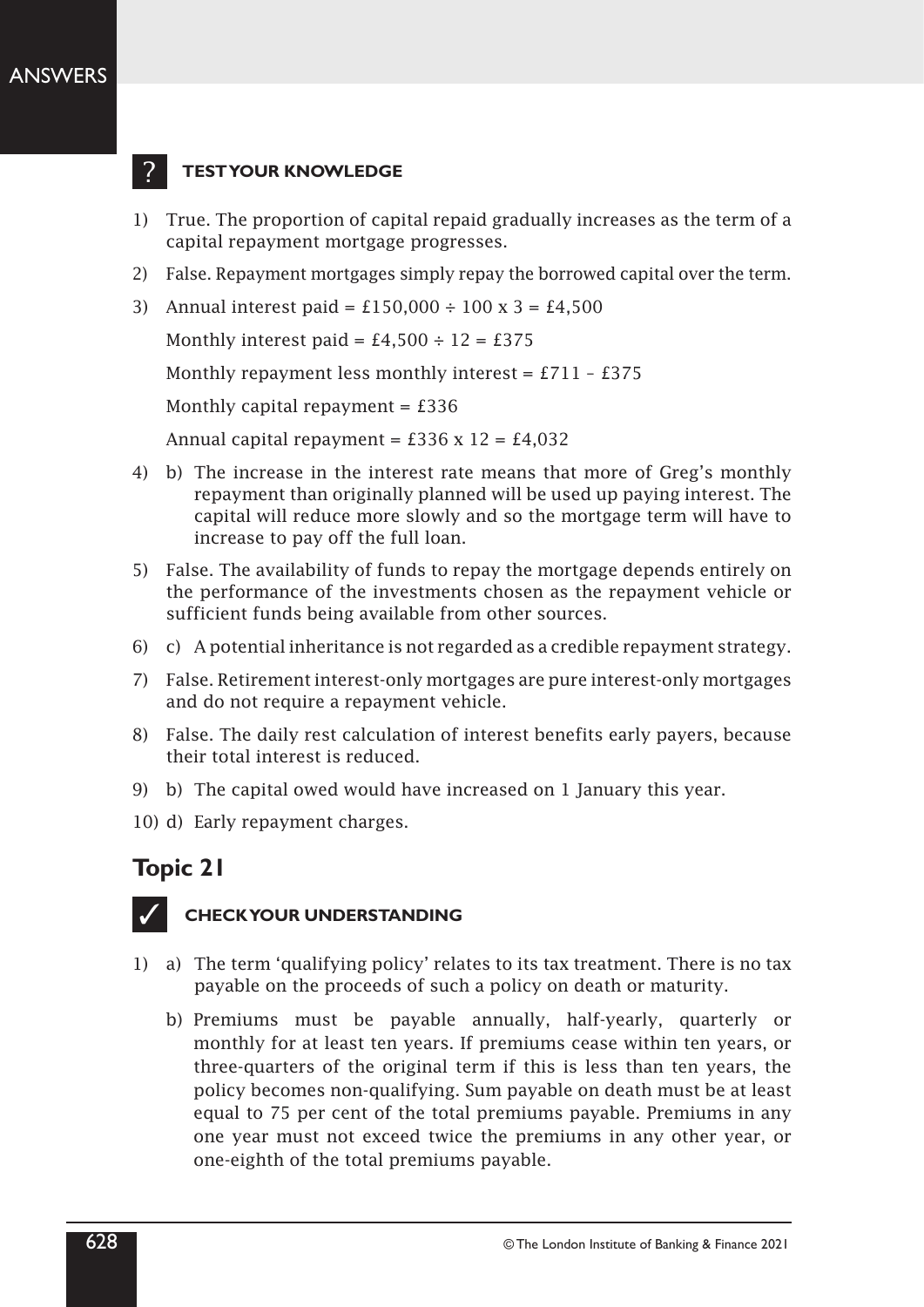2) No. They must consult a qualified financial adviser. Many mortgage advisers are not financial advisers and therefore cannot advise on investments.

#### **TEST YOUR KNOWLEDGE** ?

- 1) a) Reversionary bonuses cannot be removed but may be reduced if the policy is surrendered early.
- 2) 'Smoothing' refers to the building up of a reserve when fund performance is good, with the aim of ensuring that when fund performance is poor it is still possible to pay some level of bonus, ie it reduces the potential variation in the level of bonus paid across a number of years.
- 3) True. A low‑cost endowment guarantees to repay the mortgage on the death of the borrower through the automatic inclusion of sufficient life cover.
- 4) False. It is the low‑start low‑cost with‑profits endowment that has reduced premiums for the first five years.
- 5) The unit-linked endowment does not have a GSA at maturity. The maturity value is the bid value of the units, which may or may not be enough to repay the mortgage. With‑profits plans have a GSA, although in the case of the low‑cost version it will not be as much as the mortgage.

The unit‑linked endowment is flexible, in that the premiums and sum assured can be changed (within limits). The with-profit endowment sum assured and premium are fixed at the start and cannot be changed.

The unit-linked endowment allows the investor to select from a range of funds, while the with-profit endowment offers only the with-profits fund.

In the event of early encashment, the unit‑linked plan will pay the bid value of units. There will sometimes be a surrender penalty in the early years, as stated in the policy terms. The with-profits plan's early surrender value is worked out by actuaries and is unlikely to represent the plan's value at the time or include the bonuses added to date. The company might also impose a market value adjustment.

The charges on a unit-linked endowment are 'transparent' - that is, clearly stated in the policy terms. Other than a policy administration fee, the charges on a with‑profit fund are taken from the fund and are worked out by the actuaries.

- 6) True: most unit‑linked policies can be extended to compensate for a shortfall, subject to qualifying rules.
- 7) c) Managed (also known as balanced) funds are most commonly used in relation to investments intended for mortgage repayment.
- 8) True: converting a mortgage to repayment is the safest method of ensuring a full repayment, although it may be expensive.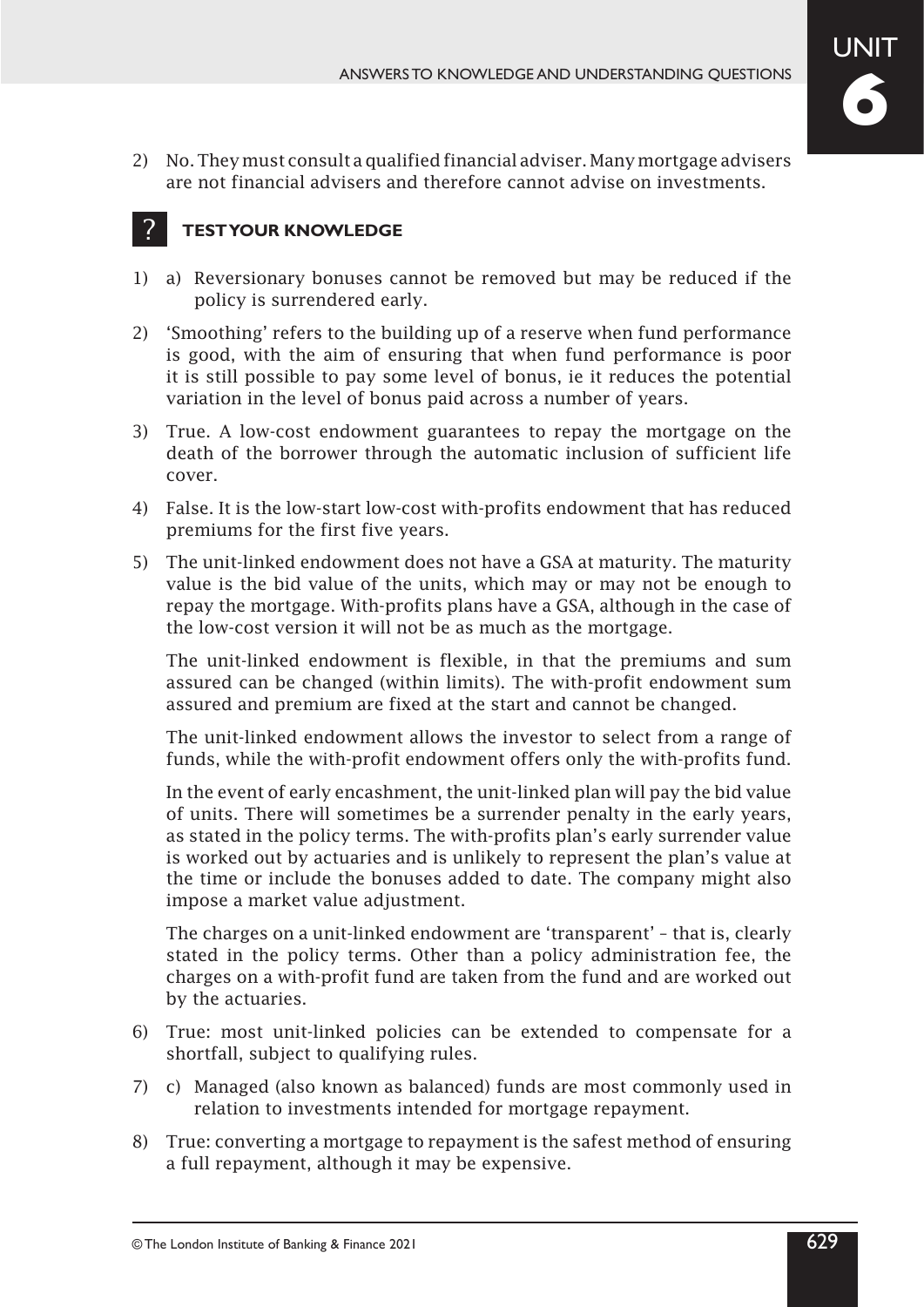### ANSWERS

# **Topic 22**



### **CHECK YOUR UNDERSTANDING**

- 1) Refer back to your earlier studies if necessary.
- 2) Refer back to your earlier studies if necessary.
- 3) With a defined-benefit scheme, the benefit the employee receives under the scheme is defined at the outset, either as a percentage of final salary or as a proportion of the individual's earnings averaged over the length of time for which they have worked for the employer.

With a defined-contribution scheme, agreed contributions are made but the benefit that the individual ultimately receives is dependent on the performance of the investments into which the contributions are paid.

### **TEST YOUR KNOWLEDGE**

- 1) False. ISAs can be in single names only but joint borrowers can have one each.
- 2) In principle this is true, but if the manager offers a 'portfolio' ISA it may be possible to contribute to both, subject to overall cash and Help to Buy limits.
- 3) True.

?

- 4) b) £1,150
- 5) c) It is possible to take the maximum tax-free cash and delay taking an income until later.
- 6) False. The maximum Tanya can pay in and gain tax relief is £27,500, but her employer could pay a further £12,500 to top up her contributions to the £40,000 annual allowance.
- 7) a) An ISA can accept irregular payments and can be cashed in at any time. A with‑profits endowment cannot accept ad‑hoc payments and is not designed to be cashed in early. A pension cannot be accessed until age 55 at the earliest. A unit trust would be a good alternative, but the tax benefits of an ISA make it more suitable.
- 8) a) £125,000 (£500, 000 x 25%).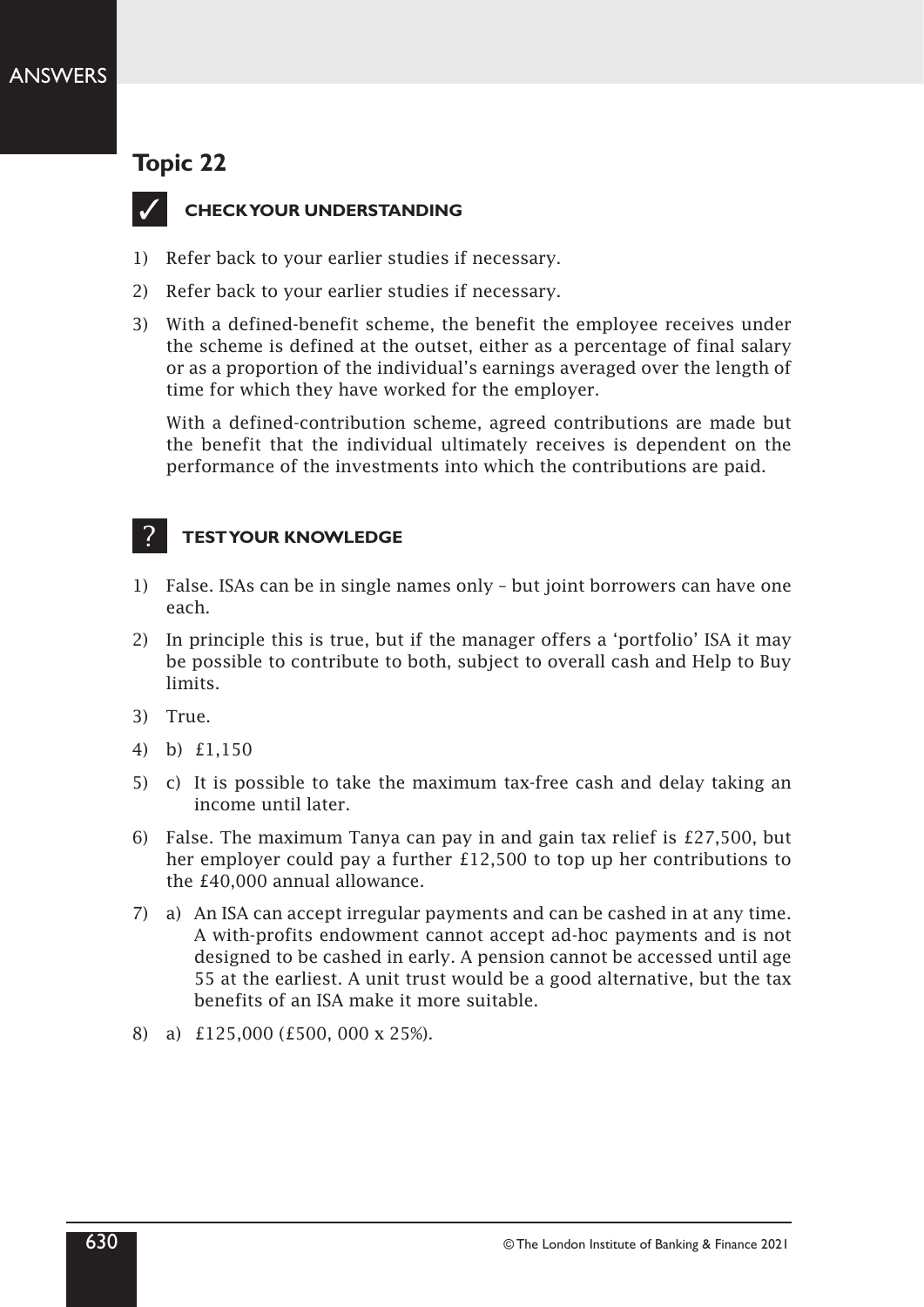# **UNIT 6**

# **Topic 23**

2)

?

 $\checkmark$ 

# **CHECK YOUR UNDERSTANDING**

1) When interest is calculated on a daily rest basis, it is charged on the balance outstanding at the beginning of each day. It is of real benefit to people who are able to make overpayments regularly, since the reduction in their balance is recognised almost immediately in the interest charged.

| Standard variable<br>rate | Simple structure but exposes borrower to risk of<br>interest-rate rises, making budgeting difficult                                                                                                 |
|---------------------------|-----------------------------------------------------------------------------------------------------------------------------------------------------------------------------------------------------|
| Discounted rate           | Borrower pays less than SVR for a given period but<br>interest rate can still fluctuate                                                                                                             |
| Tracker                   | Interest rate moves up and down in line with Bank<br>rate or 3-month Libor rate                                                                                                                     |
| Fixed rate                | Gives borrower certainty in terms of monthly<br>repayment required but means they cannot benefit<br>from reductions in interest rates until the end of<br>the agreed period                         |
| Capped rate               | Suits borrowers who want to make sure their<br>payments will not exceed a certain level but also<br>want to benefit from reductions in interest rates                                               |
| Flexible                  | Allows borrower to make overpayments, or take a<br>repayment holiday or make underpayments if they<br>have previously made overpayments and thus are<br>ahead of the anticipated repayment schedule |
| Offset                    | Can be a good option for a borrower with<br>significant savings and no plans to withdraw them                                                                                                       |

- 1) False: discounted-rate mortgages offer a discount from the lender's SVR, so the interest rate will move up or down in line with the SVR.
- 2) True: discount mortgages usually do have an early repayment charge.
- 3) d) There may be application and early repayment fees.
- 4) c) Variable monthly costs.
- 5) True: the benefit of the daily interest calculation is that any early payments or overpayments immediately reduce the interest charged.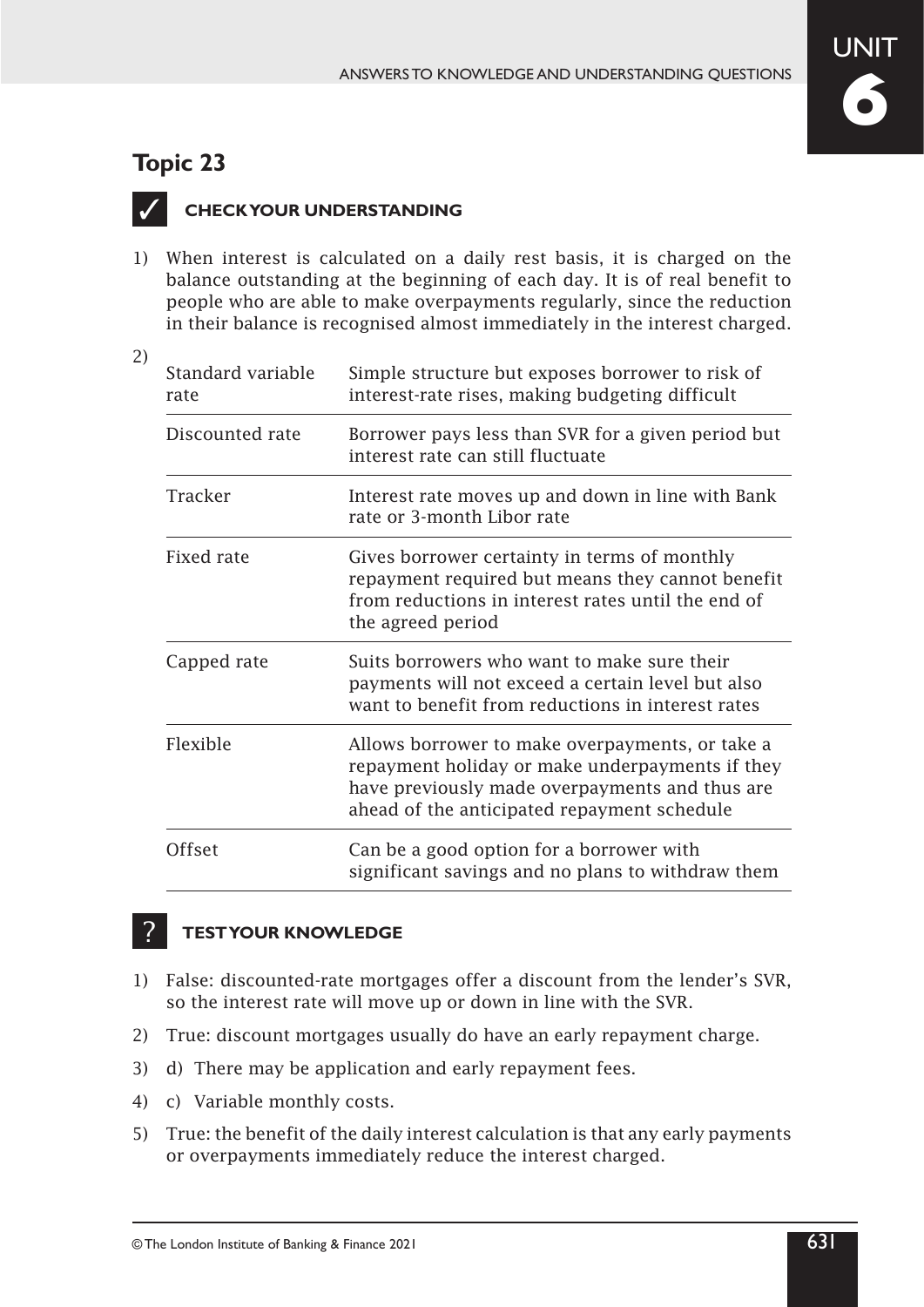- 6) Will and Grace can draw down a further £46,000, which will take them up to the 80 per cent limit. The lender will need to make sure they can afford the increased payments if they do take extra funds.
- 7) Bob and Luka should seriously consider taking their financial adviser's advice. If they move the £20,000 into the offset account, they will pay mortgage interest on £100,000. This will save them £67 a month in interest (initially and increasing each month). This outweighs the loss of £33 per month gross on savings.
- 8) False: a fixed-rate mortgage usually reverts to the lender's standard variable rate at the end of the fixed-rate term.
- 9) False: not all capped-rate mortgages have a collar.
- 10) b) Cashback is not subject to tax and could be a fixed amount or a percentage of the mortgage.

# $\checkmark$

### **CHECK YOUR UNDERSTANDING**

- 1) a) A guarantor is someone who takes legal responsibility for repaying a loan if the individual who took out the loan is unable to do so.
	- b) A guarantee can be given on a full liability basis the guarantor undertakes the responsibility for the whole debt. Alternatively, it can be given on a limited liability basis – the guarantor undertakes responsibility for the additional borrowing over and above the amount the lender would make available without the added security of the guarantee.
- 2) a) An SPV is a limited company.
	- b) The SPV owns the property. Individuals own shares in the SPV but do not own the property directly and are not normally liable for any debts incurred by the SPV.
- 3) A second charge is a loan secured on a property by a lender other than the first mortgagee; such loans are typically offered by banks and finance houses. Second-charge lending is regulated under MCOB rules.

- 1) True.
- 2) b) Application and/or product fees tend to be higher.
- 3) b) The guarantor must be able to afford their own commitments as well as the guarantor mortgage.
- 4) True.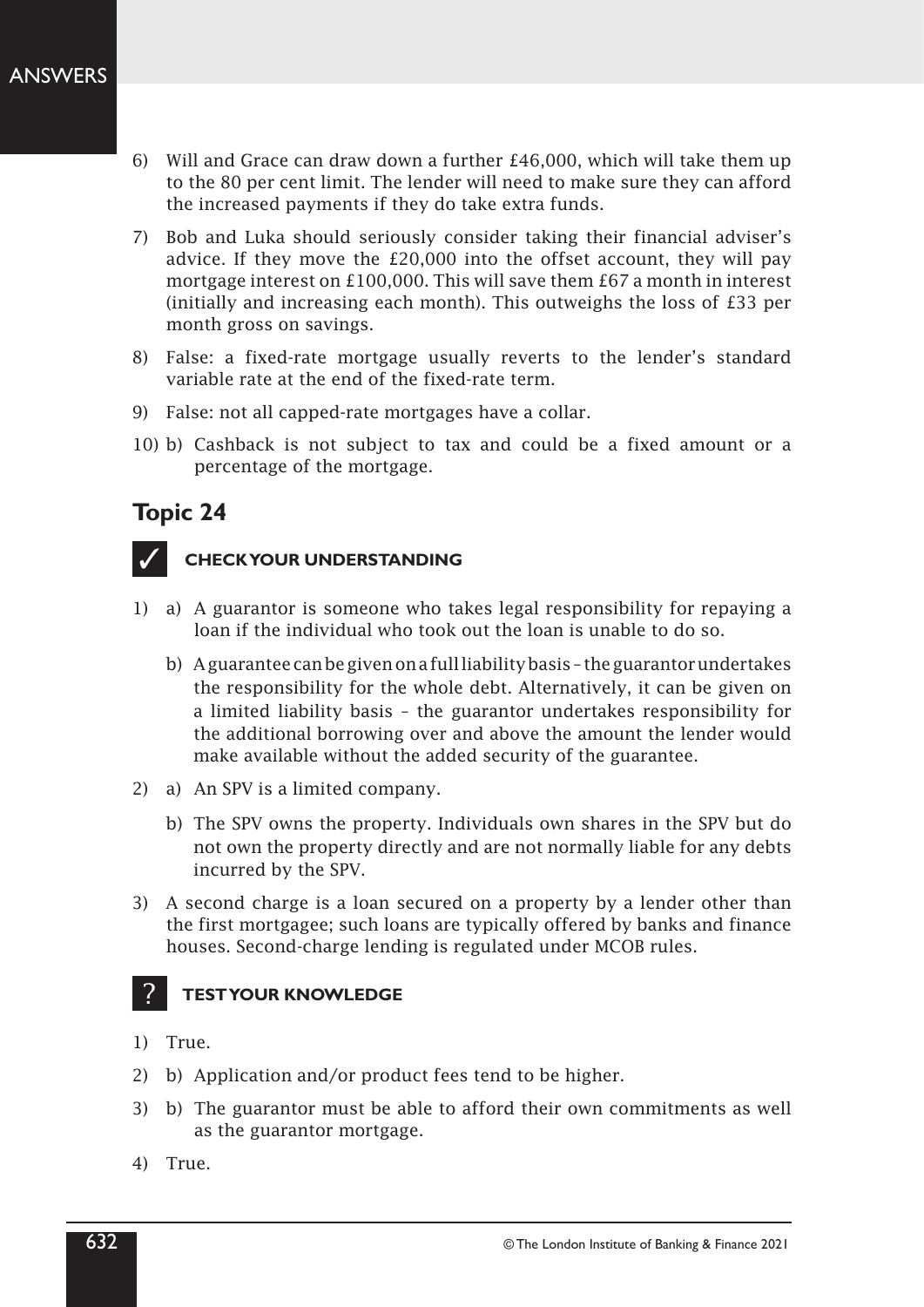- 5) a) The bank buys the property initially.
- 6) False: self‑build mortgages usually provide funds for up to 75 per cent of the land cost.
- 7) d) The landlord could claim for actual expenses incurred in replacing or repairing furnishings but cannot claim an allowance under the general description of wear and tear.
- 8) b) The SPV will be able to claim mortgage interest as a business expense in full.
- 9) True. Stamp duty is payable on the transfer of shares within an SPV, but there is no liability to stamp duty land tax because the property itself does not change hands.
- 10) a) Corporation tax capital gains made by an SPV are treated as trading receipts.



?

### **CHECK YOUR UNDERSTANDING**

1) A 'regulated mortgage contract' is one where the mortgage is through a first legal charge on land in the EEA, and at least 40 per cent of the land will be used as a dwelling.

- 1) a) Shared‑ownership properties are bought on a leasehold basis, not freehold.
- 2) False: a loan on which part is repayable at zero or a very low rate of interest is a feature of the equity-share mortgage.
- 3) False: rent paid on a portion of the property is a feature of a shared-ownership mortgage.
- 4) b) The buyer must provide a deposit of at least 5 per cent of the full purchase price.
- 5) They are using the Help to Buy shared ownership scheme.
- 6) False: 70 per cent is the maximum discount for a house or a flat.
- 7) Gary and Ayesha have been tenants for six years, which gives them a discount of 52 per cent, subject to the maximum monetary cap.
- 8) Moira and Ken meet the criteria for lifetime mortgages and home reversion plans schemes. They want to leave as much of their estate as possible to their family, so a home reversion plan would not be ideal, because they would be giving up the value of all (or part of) the house. A lifetime mortgage will allow them to leave the remaining equity to their heirs, and by taking a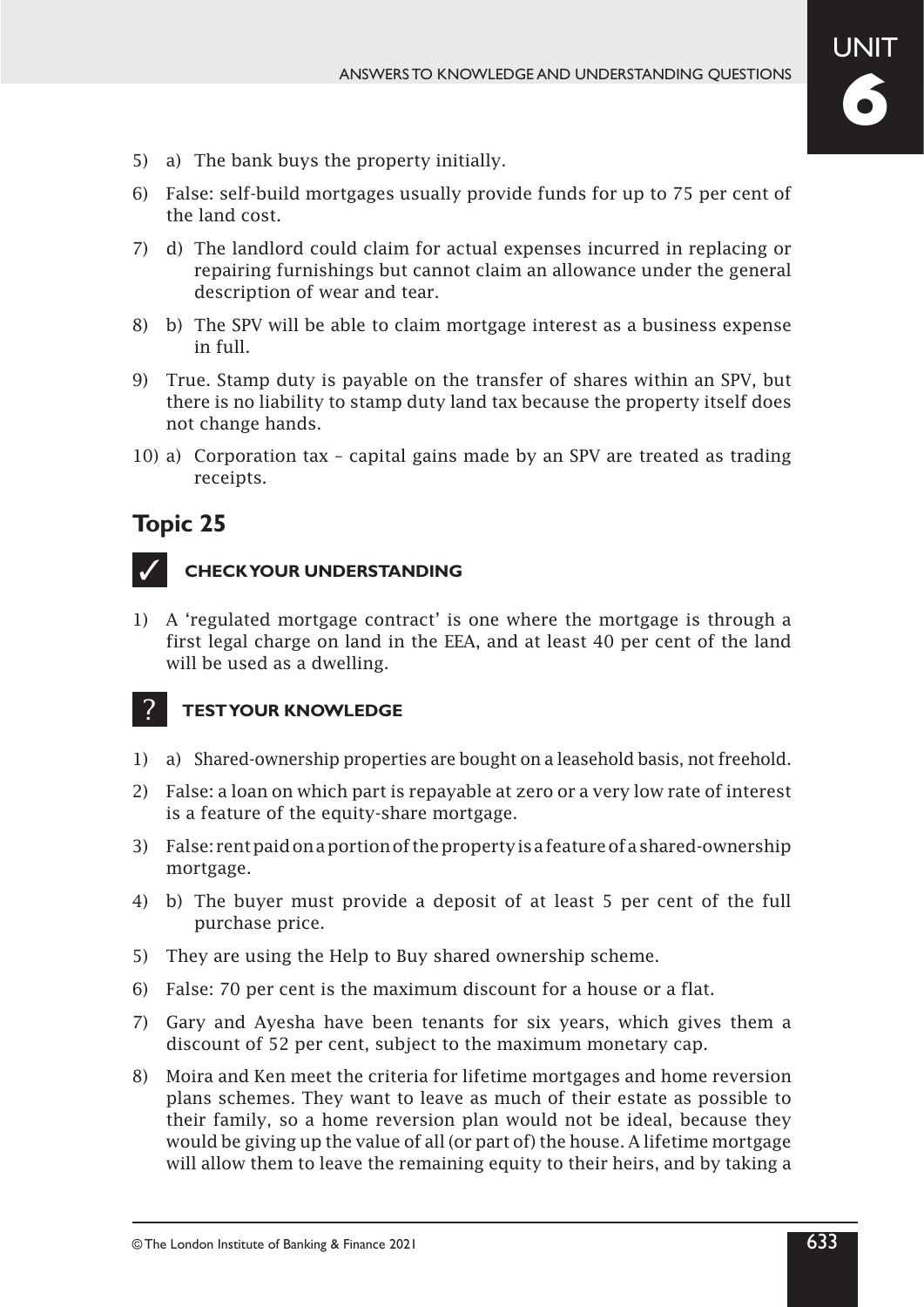drawdown plan they can take money as and when they wish while keeping the compounding effect of interest roll‑up to a relative minimum. As long as house prices increase at a reasonable rate, they would have a good chance of leaving a substantial part of the property to their heirs.

9) False: the lifetime mortgage minimum age is usually between 55 and 60, while the minimum age for a reversion plan is at least 65.

10) True.

# **Topic 26**



### **CHECK YOUR UNDERSTANDING**

- 1) The balance is passed to the borrower.
- 2) Bridging finance might be required when a borrower wishes to move house but has not managed to sell their existing house, or the funds from the sale will not be available before completion of the new purchase is due. The finance is designed to 'bridge' the funding gap on a temporary basis.
- 3) Refer to Topic 25 if necessary.

- 1) c) The existing mortgage must usually have been in place for at least six months.
- 2) The lender would require the completion of a consent to mortgage form by Karen's partner and her son. Alternatively, they might become parties to the mortgage, assuming joint and several liability for payment; this would require a variation of the mortgage deed.
- 3) True.
- 4) b) The lender must provide the borrower with an ESIS based on the further advance only.
- 5) a) The order of priority for legal charges on registered property is established by the date of the charge's registration at the Land Registry.
- 6) False. A second charge does not require a deed of postponement.
- 7) c) The lender does *not* have to provide a suitability report for a second-charge loan.
- 8) True. The new lender will wish to receive any surplus after the first mortgage has been paid off on possession and sale.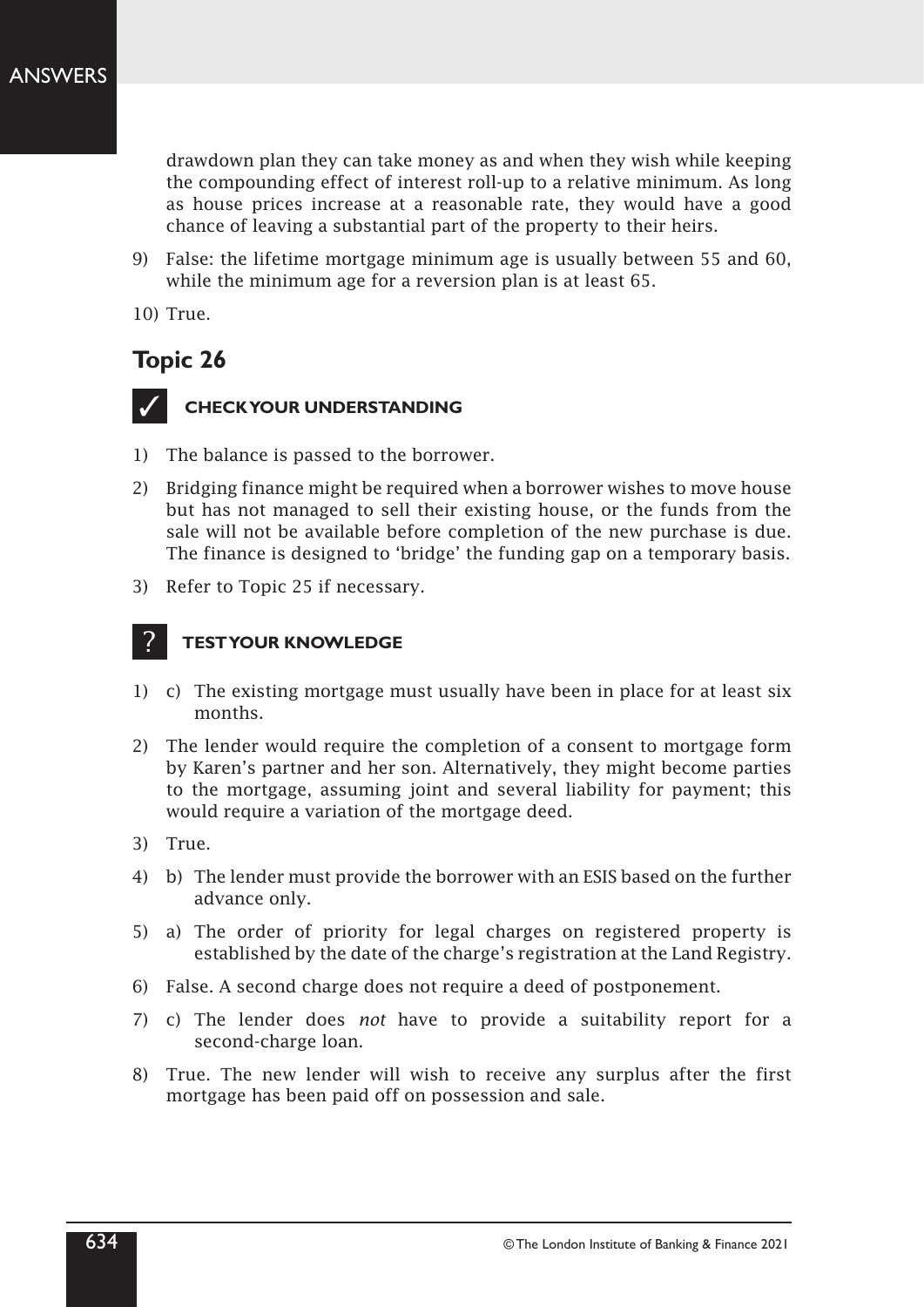

- 9) Dmitri would need open bridging finance as he does not have a prospective buyer for his previous home and therefore does not know how long the finance might be required.
- 10) False. With a lifetime mortgage the planholder retains ownership of the property.



?

### **CHECK YOUR UNDERSTANDING**

1) No, providing the customer is not requesting an increase in borrowing greater than the cost of any application fees, unless it is to fund essential repairs or maintenance to the property.

- 1) c) Her current lender will not need to carry out a full affordability assessment, providing she is not increasing her borrowing other than to cover application fees or to pay for essential repairs or maintenance.
- 2) c) The facility to transfer a mortgage product to a new property during the term of a special deal, without incurring charges, is called portability.
- 3) False: transfer of equity is the addition or removal of a borrower from the mortgage deed.
- 4) False: contract terms can only be changed with the consent of both parties.
- 5) True: removing a borrower from the deed may result in a fundamental change in the remaining borrower's ability to pay the mortgage.
- 6) Alan and Ann are not obliged to make any changes to their endowment policy but as the policy is designed to repay the mortgage, and Ann is now solely responsible for the mortgage, it would be appropriate to transfer the policy to Ann.
- 7) Yes. Changes to terms and conditions may affect the likelihood of a guarantee being called in and the guarantor must therefore agree to any such changes.
- 8) False: SDLT is only payable if the total of any consideration plus the share of any mortgage taken on by the new owner exceeds the nil-rate band. When one person is removed from ownership as a result of a court order or agreement between the partners in a divorce, judicial separation or dissolution of a civil partnership, the transfer will be exempt from SDLT.
- 9) d) Vacation is the technical term in England and Wales for the release from obligation when the mortgage is repaid ('discharge' in Scotland).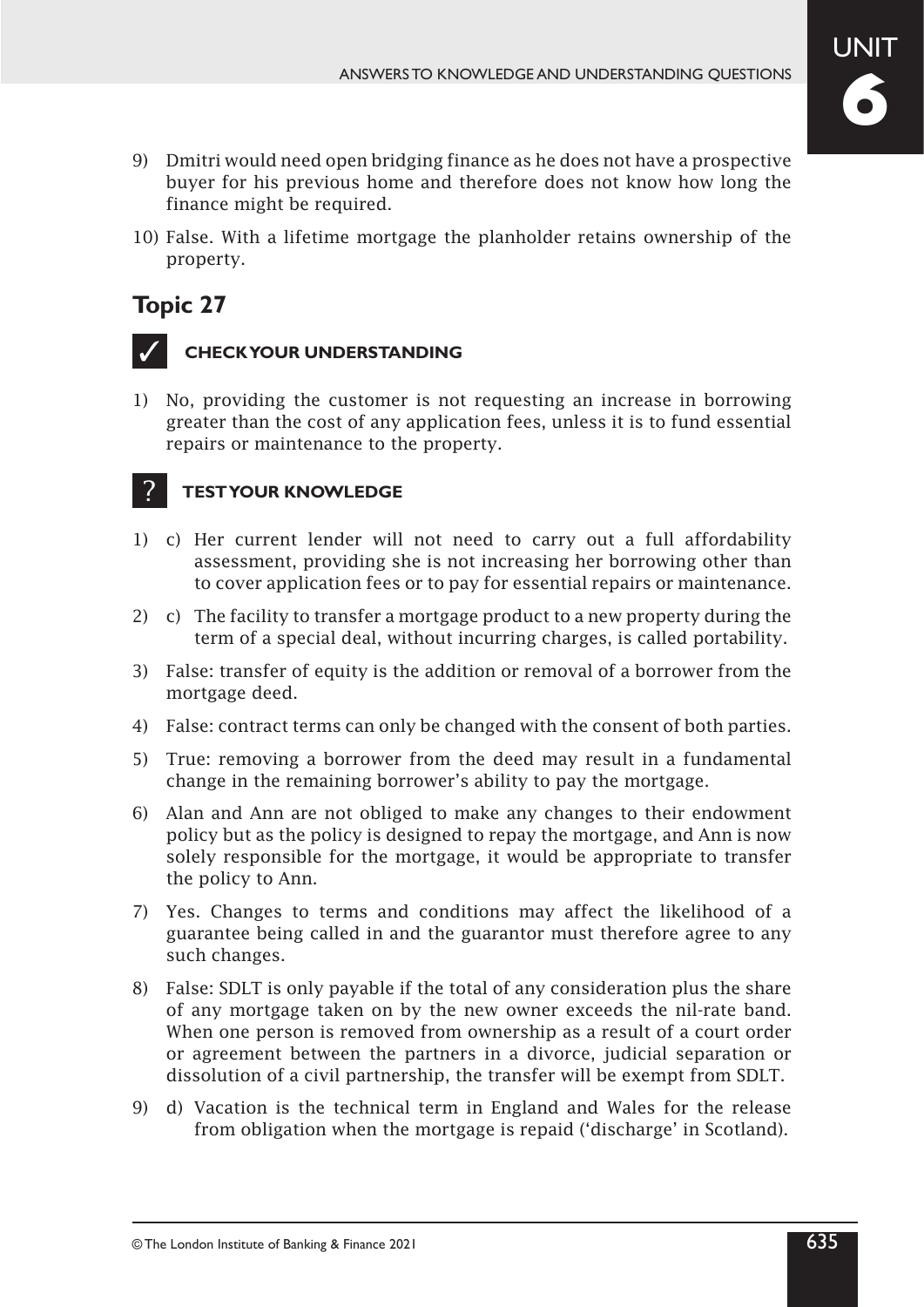10) 'A clog on the equity of redemption' is a condition that, in the opinion of the courts, has been imposed deliberately to prevent or discourage a borrower from paying back a loan. In such cases, the court can set aside the condition, thereby allowing the borrower to make early redemption.

# **Topic 28**



### **CHECK YOUR UNDERSTANDING**

- 1) Under the 52‑week linking rule, a borrower who has already served the waiting period for SMI and then ceases to claim payments for up to 52 weeks will not have to serve a further waiting period at the start of the second claim.
- 2) a) Under MCOB 4.8A.7, a customer seeking a mortgage to consolidate debts cannot opt for an execution‑only sale. They would be defined as a 'vulnerable' customer and any mortgage must be arranged on an advised basis unless they reject the advice and recommendation.
	- c) A 'credit impaired' customer is one who:
		- within the last two years has owed the equivalent of three months' payments on a mortgage or other loan, unless late payment was the result of errors by a bank or other third party; or
		- within the last three years has had one or more county court judgments, totalling more than £500; or
		- has had an IVA or bankruptcy order in force within the last three years.

- 1) False: a lender must contact a borrower within 15 business days of becoming aware of arrears.
- 2) A lender must write to a borrower within 15 business days of it becoming aware of the account being in arrears. The letter must contain:
	- a Money Advice Service information sheet;
	- a list of due payments either missed or paid in part;
	- $\blacksquare$  the total of the shortfall:
	- $\blacksquare$  the total outstanding debt, excluding charges that may be made on redemption;
	- an indication of the nature and level (if possible) of charges likely to be incurred unless the shortfall is cleared.
- 3) b) A lender must keep a record of its dealings with a borrower who is in arrears for three years from the date of the dealings.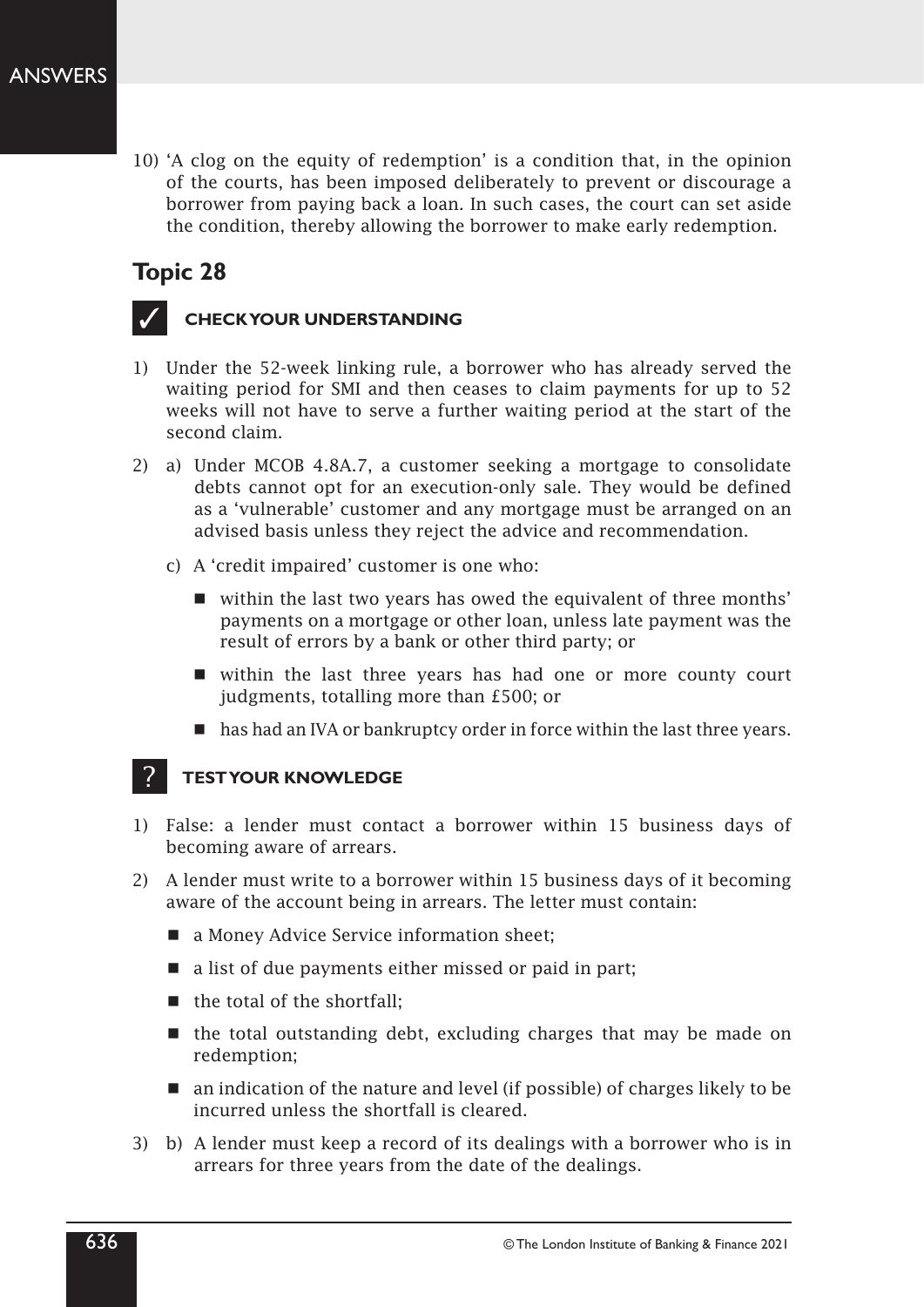- 4) True: making interest-only payments will reduce the monthly payment, although it should only be seen as a temporary measure.
- 5) Capitalising the arrears adds the arrears to the mortgage, thereby increasing the debt and the payments due. As Gavin cannot afford the current payments, he will not be able to afford the higher payments, which will start almost immediately. He may be better asking to pay interest only for an agreed period.
- 6) True: the term of with-profit endowments cannot normally be extended.
- 7) d) If a lender decides to recover a shortfall, it must notify the borrower of its intention within six years of sale.
- 8) True: the remortgaging costs during an IVA can be deducted from the available amount.
- 9) False: in mortgage and debt consolidation, the new mortgage must meet the lender's normal affordability and LTV criteria.
- 10) b) Some mortgage rescue schemes allow the former owner to repurchase the property if their situation improves.



?

## **CHECK YOUR UNDERSTANDING**

- 1) a) Subrogation is the right of the insurer to sue the borrower for repayment of any money paid out to the lender in the event of a successful claim on a mortgage indemnity guarantee (MIG) policy.
	- b) The fee is a higher lending charge, although in some cases MIGs are arranged by the lender without charge to the borrower. Note that where the lender levies such a fee but does not arrange a MIG, the principle of subrogation does not apply.

- 1) d) Foreclosure.
- 2) True: the LPA receiver collects and applies rental income to the mortgage account to ensure that the mortgage payments are maintained.
- 3) c) 28 days.
- 4) c) The borrower has the right to regain possession by paying off the full mortgage debt, up to the point at which the lender exchanges contracts with a new buyer.